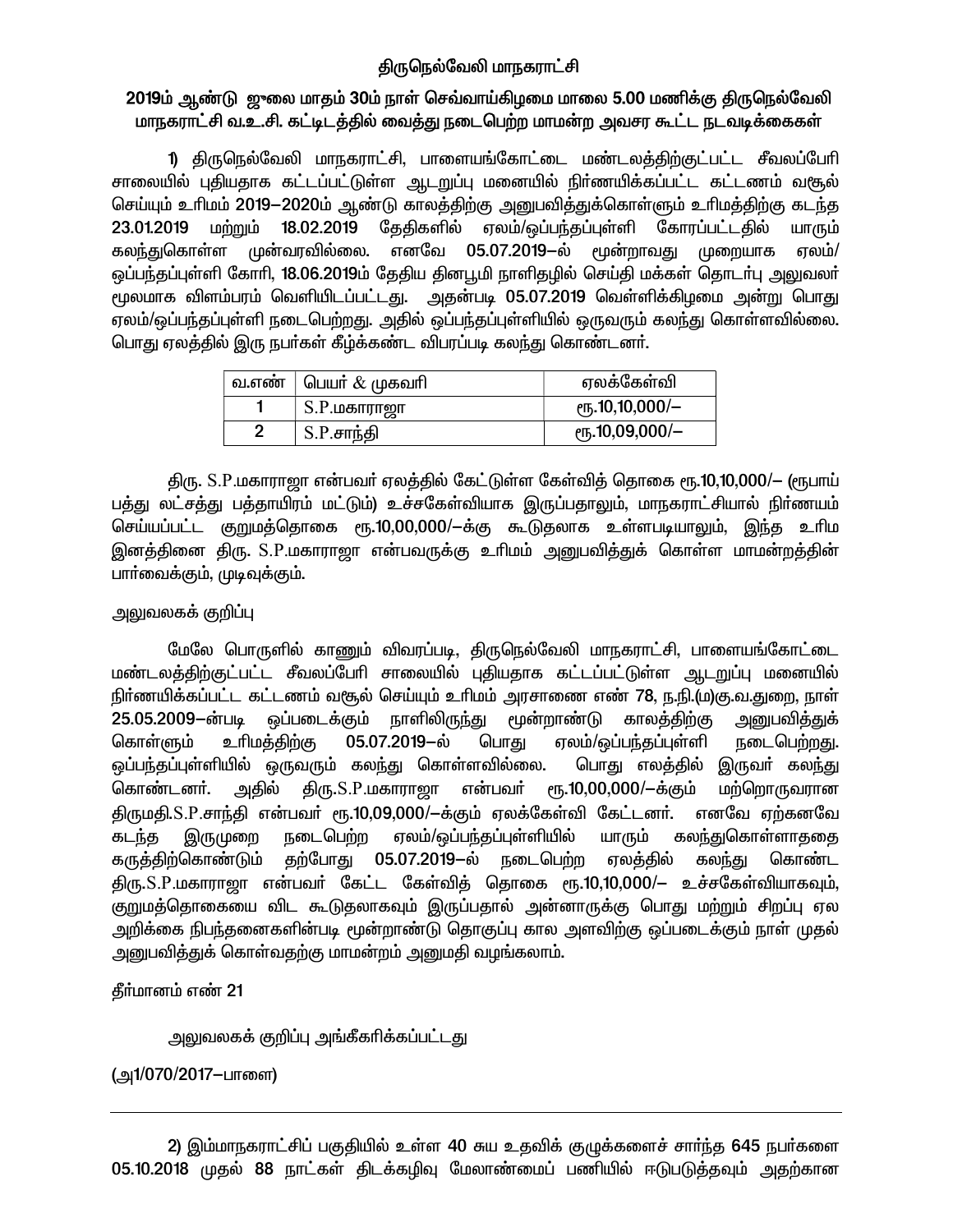செலவினத்திற்கும் மாமன்றத் தீா்மானம் எண்  $112,$ நாள் 29.10.2018-ல் அனுமதி இம்மாநகராட்சிப் பகுதிகளில் உள்ள 4 வாா்டு அலுவலகங்கள் மற்றும் வழங்கப்பட்டுள்ளது. சந்திப்பு பேருந்து நிலையம் மற்றும் புதிய பேருந்து நிலையம் ஆகிய பகுதிகளில் மேற்படி வருகின்றனர். பணியில் ஈடுபடுத்தப்பட்டு பணியாளர்கள் துப்புரவுப் மேற்படி சுய உதவிக்குழுக்களின் அனுமதி காலம் 29.06.2019 உடன் முடிவடைகின்றது.

எனவே கீழ்க்கண்ட விபரப்படி 40 சுய உதவிகுழுக்கள் மூலம் உள்ள கீழ்க்கண்ட 645 நபா்களை 02.07.2019 முதல் 88 நாட்களுக்கு திடக்கழிவு மேலாண்மை திட்டத்தின் கீழ் பணிபுரியவும் அதற்கான செலவினத்திற்கும் அனுமதிக்கும் வைக்கப்படுகின்றது.

| வ.                      |                                                 | உறுப்பினர் | பணியில்                    |
|-------------------------|-------------------------------------------------|------------|----------------------------|
| எண்                     | சுய உதவிக் குழுவின் பெயா்                       | களின்      | ஈடுபடுத்தப்பட்டுள்ள வார்டு |
|                         |                                                 | எண்ணிக்கை  | அலுவலகம் மற்றும் வாா்டு    |
| $\mathbf{1}$            | அக்னி சிறகுகள் சுகாதாரப் பணிக்குழு              | 26         | திருநெல்வேலி வாா்டு        |
| $\mathbf{2}$            | அக்னி பறவைகள்   சுகாதாரப் பணிக்குழு             | 23         | திருநெல்வேலி வாா்டு        |
| 3                       | தாமிரபரணி சுகாதாரப் பணிக்குழு                   | 20         | திருநெல்வேலி வாா்டு        |
| $\overline{\mathbf{4}}$ | அருந்ததியா் சுகாதாரக் குழு                      | 25         | திருநெல்வேலி வாா்டு        |
| 5                       | சாரா சுகாதார சுய உதவிக் குழு                    | 26         | திருநெல்வேலி வாா்டு        |
| $\bf 6$                 | வெண்ணிலா சுகாதாரப் பணிக்குழு                    | 23         | தச்சநல்லூா் மண்டலம்        |
| $\overline{7}$          | பசுமை சுகாதாரப் பணிக்குழு                       | 12         | தச்சநல்லூா் மண்டலம்        |
| 8                       | ஸ்ரீ ஜெயம் சுகாதாரப் பணிக்குழு                  | 15         | தச்சநல்லூா் மண்டலம்        |
| $\boldsymbol{9}$        | காந்திஜி சுகாதாரப் பணிக்குழு                    | 11         | தச்சநல்லூா் மண்டலம்        |
| 10                      | ஸ்ரீ பேராட்சி அம்மன் ஆண்கள் குழு                | 20         | தச்சநல்லூா் மண்டலம்        |
| 11                      | ஸ்ரீ உலகம்மன் சுகாதாரப் பணிக்குழு               | 10         | தச்சநல்லூா் மண்டலம்        |
| 12                      | ஸ்ரீ முத்தாரம்மன் ஆண்கள் பணிக்குழு              | 19         | தச்சநல்லூா் மண்டலம்        |
| 13                      | வடக்கத்தி மாரியம்மன் சுகாதாரக் குழு             | 20         | தச்சநல்லூா் மண்டலம்        |
| 14                      | APJ அப்துல் கலாம் ஆண்கள் குழு                   | 10         | தச்சநல்லூா் மண்டலம்        |
| 15                      | ஸ்ரீ செல்வ விநாயகா் சுகாதாரப் பணிக்குழு         | 12         | பாளை மண்டலம்               |
| 16                      | ஸ்ரீ காளியம்மன் சுகாதாரப் பணிக்குழு             | 12         | பாளை மண்டலம்               |
| 17                      | <mark>தந்தை பெரியாா் சுகாதாரப்</mark> பணிக்குழு | 13         | பாளை மண்டலம்               |
| 18                      | ஆதி சக்தி சுகாதாரப் பணிக்குழு                   | 13         | பாளை மண்டலம்               |
| 19                      | அன்னை இந்திரா மகளிா் சுயஉதவிக்குழு              | 18         | பாளை மண்டலம்               |
| 20                      | டாக்டா் அம்பேத்காா் ஆண்கள் குழு                 | 23         | பாளை மண்டலம்               |
| 21                      | தளபதி ஒண்டிவீரன் சுயஉதவிக்குழு                  | 12         | பாளை மண்டலம்               |
| 22                      | மகாராஜா ஆண்கள் சுயஉதவிக்குழு                    | 15         | பாளை மண்டலம்               |
| 23                      | ஒம்சக்தி சுகாதாரப் பணிக்குழு                    | 12         | பாளை மண்டலம்               |
| 24                      | முத்தாரம்மன் சுயஉதவிக்குழு                      | 10         | பாளை மண்டலம்               |
| 25                      | ஸ்ரீ அன்னை தெரசா சுயஉதவிக்குழு                  | 14         | பாளை மண்டலம்               |
| 26                      | நேருஜி ஆண்கள் சுகாதாரக் குழு                    | 14         | மேலப்பாளையம் மண்டலம்       |
| 27                      | மங்களாஸ்வாி பெண்கள் சுயஉதவிக்குழு               | 21         | மேலப்பாளையம் மண்டலம்       |
| 28                      | பாரதி ஆண்கள் சுயஉதவிக்குழு                      | 19         | மேலப்பாளையம் மண்டலம்       |
| 29                      | செங்கை வாஞ்சிநாதன் சுகாதாரக் குழு               | 18         | மேலப்பாளையம் மண்டலம்       |
| 30                      | ஆண்கள்<br>மங்கள<br>விநாயகா்<br>சுய              | 16         | மேலப்பாளையம் மண்டலம்       |
|                         | உதவிக்குழு                                      |            |                            |
| 31                      | செந்தமிழ் மகளிா் சுயஉதவிக்குழு                  | 10         | மேலப்பாளையம் மண்டலம்       |
| 32                      | சுபாஷ் சந்திரபோஸ் சுகாதாரப் பணிக்குழு           | 12         | மேலப்பாளையம் மண்டலம்       |
| 33                      | நேதாஜி சுய உதவிக்குழு                           | 14         | மேலப்பாளையம் மண்டலம்       |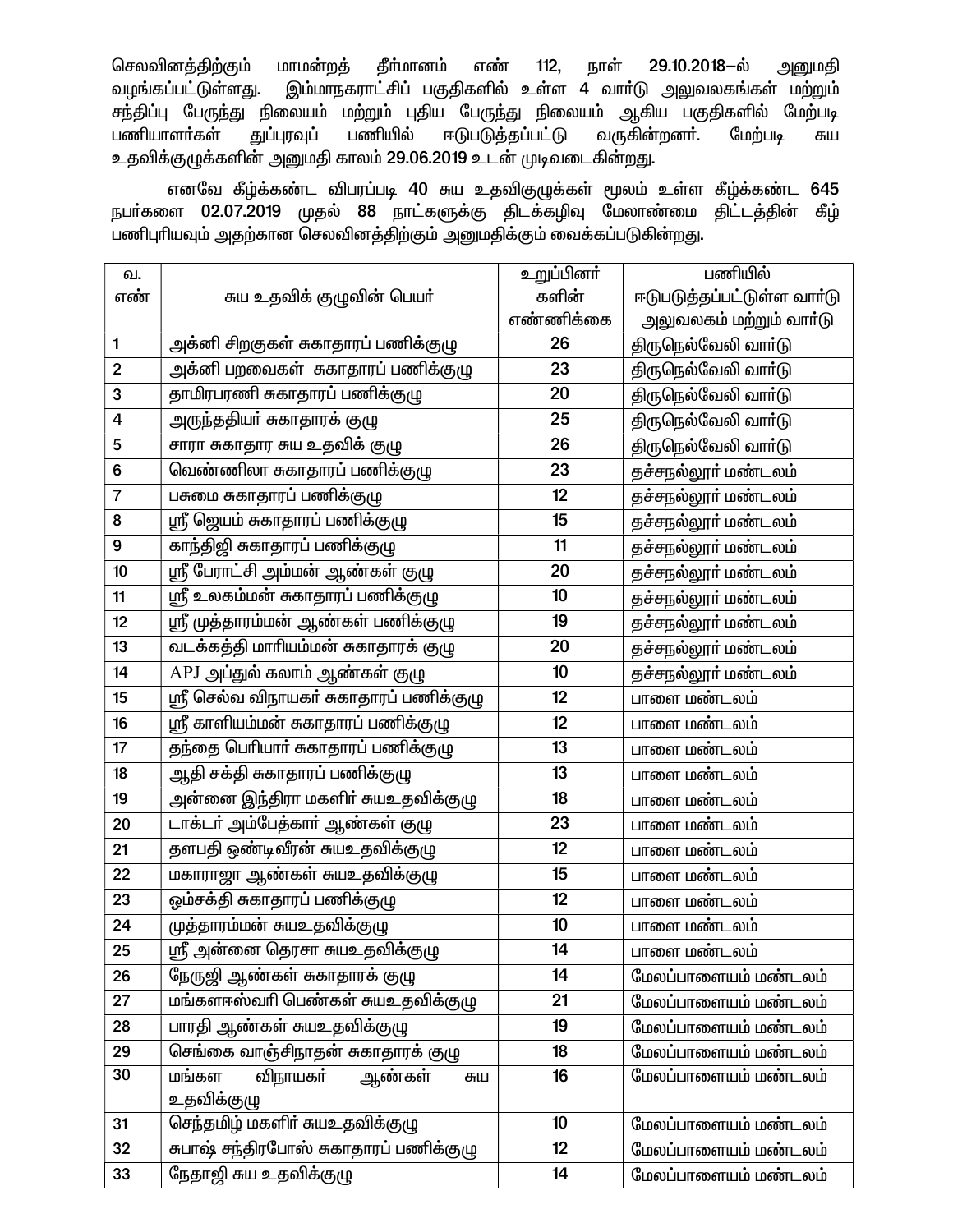| 34 | செம்மொழி சுயஉதவிக்குழு             | 17  | மேலப்பாளையம் மண்டலம்    |
|----|------------------------------------|-----|-------------------------|
| 35 | அன்னை சத்தியா சுயஉதவிக்குழு        | 15  | மேலப்பாளையம் மண்டலம்    |
| 36 | அன்னை சந்தியா சுயஉதவிக்குழு        | 12  | மேலப்பாளையம் மண்டலம்    |
| 37 | திருப்பதி சுகாதாரக்குழு            | 18  | மேலப்பாளையம் மண்டலம்    |
| 38 | காளியம்மன்<br>ஆண்கள்<br>சுகாதாரப்  | 17  |                         |
|    | பணிக்குழு                          |     | மேலப்பாளையம் மண்டலம்    |
| 39 | தந்தை பெரியாா் ஆண்கள் பணிக்குழு    | 16  | மேலப்பாளையம் மண்டலம்    |
| 40 | $TMC$ 40 சுகாதார சிறப்பு பணிக்குழு | 12  | ராமயன்பட்டி உரக்கிடங்கு |
|    |                                    |     | தச்சநல்லூா் மண்டலம்     |
|    | மொத்தம்                            | 645 |                         |

அலுவலகக் குறிப்பு:

அ) உச்சநீதிமன்ற வழிகாட்டுதலின் அடிப்படையில் ஏற்படுத்தப்பட்டுள்ள நகராட்சி திடக்கழிவு (மேலாண்மை மற்றும் கையாளுதல்) விதிகள் 2000—ஐப் பின்பற்றி குப்பையினை வீடுவீடாகச் சென்று மக்கும் மற்றும் மக்காத குப்பையாகப் பிரித்து வாங்க வேண்டியது இன்றியமையாத ஒன்றாகும். இம்மாநகராட்சியிலுள்ள குறைந்த எண்ணிக்கையிலான துப்புரவுப் பணியாளா்களைக் கொண்டு மாநகரப் பகுதி முழுவதிலும் திடக்கழிவு மேலாண்மைப் பணிகளை மேற்கொள்ள இயலாத நிலை உள்ளது. இந்நிலையில் இக்குழுக்களைச் சேர்ந்த நபர்களுக்கு நாள் ஒன்றுக்கு ரூ.339/—என்ற அடிப்படையில் தொகை வழங்குவதால் மாநகராட்சிக்கு ஏற்படும் செலவினம் வெகுவாக குறைகின்றது. மேலும் அரசாணை எண் 69, நகராட்சி நிர்வாகம் மற்றும் குடிநீர் வழங்கு (ந.நி.3) துறை, நாள் 04.05.98ன் மூலம் தமிழ்நாட்டில் நகராட்சி சேவைப் பணிகளை தனியார் மயமாக்குதல் குறித்து வெளியிடப்பட்டுள்ள கொள்கைக் குறிப்பில், தனியார்மயமாக்கப்பட வேண்டிய சேவைப்பணிகளுள் திடக்கழிவு மேலாண்மையும் ஒன்று எனத் தெரிவிக்கப்பட்டுள்ளது. மேலும் நிரந்தர துப்புரவு பணியாளர்கள் பணியமர்த்தினால் மாதம் ஒன்றுக்கு ரூ.1,25,00,000/— ஆகும். சுய உதவிக் குழுக்களை பணியில் ஈடுபடுத்தினால் மாதம் ஒன்றுக்கு ரூ.65,59,650/— ஆகும். மேற்கண்ட காரணங்களின் அடிப்படையில் மேற்கண்ட 40 சுய உதவிக் குழுக்களை (645 நபர்கள்) நபர் ஒருவருக்கு நாள் ஒன்றுக்கு ரூ.339/— மாவட்ட ஆட்சித்தலைவரின் செ.மு.ஆணை எண் 3550/2017 நாள் 25.07.2017-ன்படி மாமன்ற தீர்மான எண் 3, நாள் 07.06.2019-ன்படி தின அடிப்படையில் 03.04.2019 முதல் 29.06.2019 ஊகிய முடிய 88 நாட்கள் பணிபுரிய அனுமதிக்கப்பட்ட காலம் முடிவடைகின்றது. மேலும் 02.07.2019 முதல் 88 நாட்களுக்கு மேற்படி சுயஉதவிக்குழு பணியாளா்களை திடக்கழிவு மேலாண்மைப் பணியில் ஈடுபடுத்தவும் அதற்காகும் மொத்த செலவினத்தினை மாநகராட்சி பொது நிதியிலிருந்து மேற்கொள்ள மாமன்றம் அனுமதி வழங்கலாம்.

தீர்மானம் எண் 22

அலுவலகக் குறிப்பு அங்கீகரிக்கப்பட்டது

(எச்2/7560/98-யை.அ)

3) திருநெல்வேலி மாநகராட்சி, மைய அலுவலகத்தில், பொதுமக்கள் சேவை மையம் (Call Centre) 01.12.2011 முதல் செயல்படுத்தப்பட்டு வருகின்றது. இம்மையத்தில் திருநெல்வேலி மாநகராட்சிக்குட்பட்ட பகுதிகளில் உள்ள மாநகராட்சியின் சேவைகள் தொடர்பான புகார்கள் 1800 425 4656 என்ற Toll Free எண் மூலம் பெறப்பட்டு கணினியில் பதிவு செய்யப்பட்டு நான்கு மண்டல அலுவலகங்களுக்கும் சம்பந்தப்பட்ட பிரிவுகளுக்கு (குடிநீர், பொதுசுகாதாரம், தெருவிளக்குகள் மற்றும் மாநகராட்சி சேவை தொடர்பான இதர புகார்கள்) அனுப்பப்பட்டு மேற்படி புகார்கள் மீது உரிய நடவடிக்கைகள் மேற்கொள்ளப்பட்டு அதற்கான அறிக்கை சம்பந்தப்பட்ட அலுவலாிடமிருந்து வரையறுக்கப்பட்ட காலத்திற்குள் பெறப்பட்ட பின்னர் இப்புகார் குறித்த கோப்பு முடிக்கப்படுகிறது. மேலும் புகாா் நிவா்த்தி செய்யப்பட்ட விபரத்தினை சம்பந்தப்பட்ட புகாா்தாரருக்கு தொிவித்து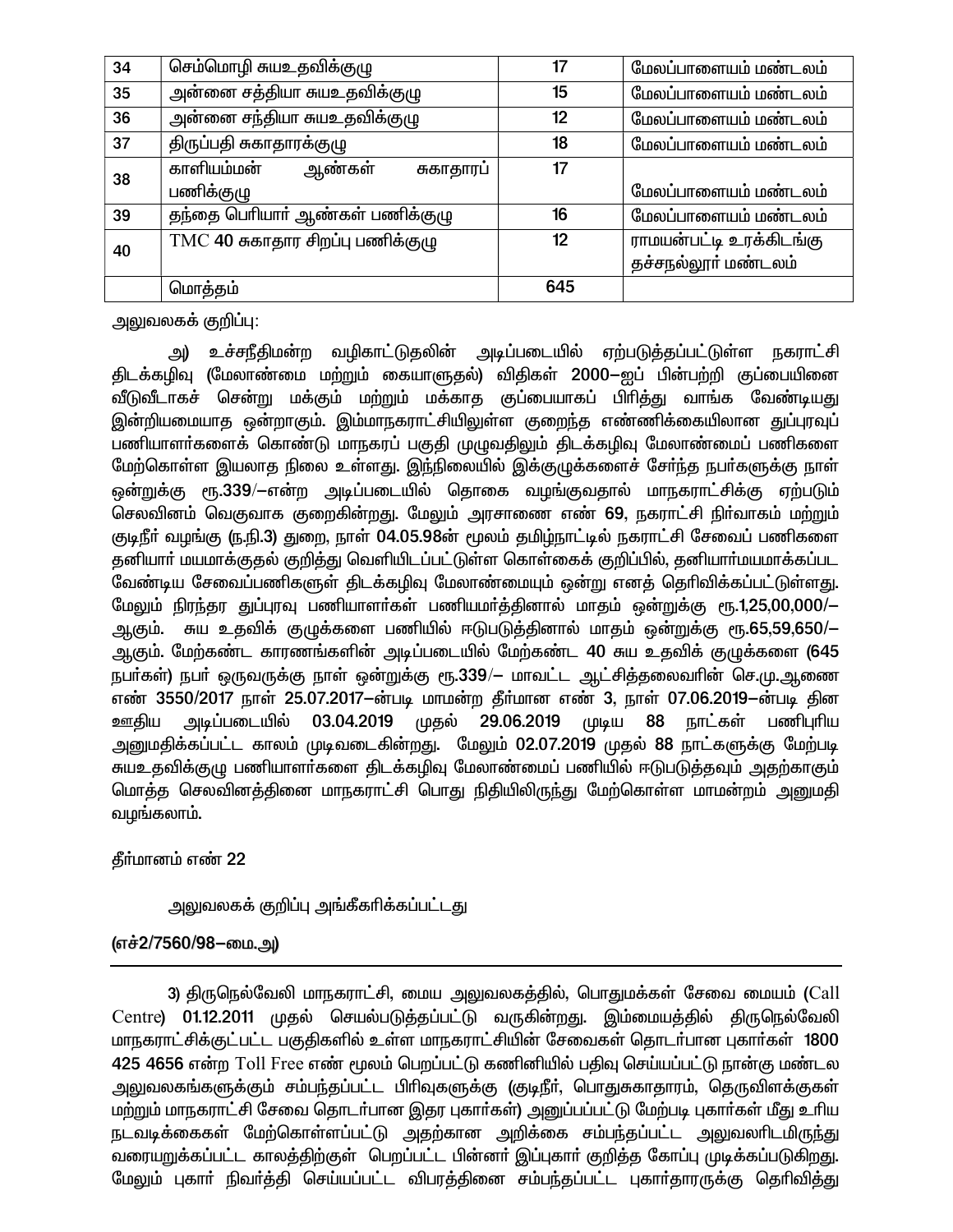புகாா்தாரா்கள் தொிவிக்கும் பதிலின் அடிப்படையில் கணினியில் மேற்கண்ட புகாா்கள் முடிவு செய்யப்படுகிறது இப்பணி மாமன்றத் தீர்மானம் எண் 33 நாள் 4.6.2018–ன்படி, 01.06.2018 முதல் 31.05.2019 வரையுள்ள ஒராண்டு காலத்திற்கு அண்ணா பல்கலைக்கழகம், திருநெல்வேலி நிறுவனத்துடன் ரூ.6,53,400 மற்றும் 18% சேவை வரி என்ற தொகைக்கு ஒப்பந்தம் (Acceptance Letter) ஏற்படுத்தப்பட்டு மேற்கொள்ளப்பட்டுள்ளது. மேற்படி ஓராண்டு ஒப்பந்தக்காலம் 31.05.2019– உடன் முடிவடைந்த நிலையில், மேற்படி பணியினை இன்னும் சில கூடுகல் வசகிகளை மக்களுக்கும் மாநகராட்சிக்கும் ஏற்படுத்தும் வகைகளில் கீழ்க்கண்ட கூடுதல் வசதிகளுடன் <u>தொடர உத்தேசிக்கப்பட்டுள்ளது.</u>

மேற்படி பொது மக்கள் புகாா் சேவை மையத்தில் நுகா்வோா் பிரதிநிதிகள் கேட்டுக் கொண்டகற்கிணங்க மென்பொருளில் கீழ்கண்டவாறு

- 1. புகாா் செய்தவுடன் புகாா் அளித்தவருக்கும் சம்பந்தப்பட்ட மாநகராட்சி அலுவலருக்கும்  ${\rm SMS}$  அனுப்பும் வசதி
- 2. புகாரை Complaint ID மூலம் Open செய்து புகாரின் தற்போதைய நிலை (Status) அறிந்து கொள்ளும் வசகி
- 3. புகார் செய்தவரின் அலைபேசி எண்ணை கொண்டு அவர் கொடுத்த புகார் அனைத்தையும் பார்க்கும் வசகி
- 4. மண்டலம் வாரியாக, வாா்டு வாாியாக, இனங்கள் வாாியாக அலுவலா்கள் வாாியாக Excel format-ல் PDF- ல் அறிக்கை எடுக்கும் வசதி.

மேற்படி கூடுதல் வசதிகளுடன் இந்தப் பணியினை 01.06.2019 முதல் 31.05.2020 வரை மேலும் ஓராண்டு காலத்திற்கு தற்போதுள்ள அதே ஆண்டுக் கட்டணம் ரூ.6,53,400 (மற்றும் 18 $\%$ சேவை வரி) தொகைக்கு M/s அண்ணா யுனிவா்சிட்டி நிறுவனம் மூலம் மேற்படி கட்டணத்தில் 1.6.2019 முதல் 31.05.2020 வரையிலான ஓராண்டு காலத்திற்கு ஒப்பந்தம் (Acceptance Letter) நீட்டித்து வழங்கிட மாமன்றத்தின் பார்வைக்கும் முடிவுக்கும்.

## அலுவலகக்குறிப்பு

அ) மேற்படி Toll Free சேவை மூலம், பொதுமக்கள் மாநகராட்சி தொடர்பான தங்களுக்கான குறைபாடுகளை தொலைபேசி மூலம் அவ்வப்போது இலவசமாக பதிவு செய்து குறைபாடுகள் நிவர்த்தி செய்யப் பெறுவதால் மேற்படி சேவையை தொடர்வது குறித்தும், மேலே பொருளில் குறிப்பிட்டுள்ள சில கூடுதல் வசதிகளுடன் இப்பணியினை M/s அண்ணா யுனிவா்சிட்டி, சென்னை நிறுவனத்திற்கு 01.06.2019 முதல் 31.05.2020 வரையிலான ஒராண்டு காலத்திற்கு ஆண்டுக் கட்டணம் ரூ.6,53,400 (மற்றும் 18% சேவை வரி) தொகைக்கு ஒப்பந்தம் நீட்டித்து வழங்கவும் மாமன்றம் முடிவு செய்யலாம்.

ஆ) அவசர அவசியத்தை முன்னிட்டு ஆணையா் மற்றும் தனி அலுவலா் அவா்களின் முன் அனுமதியுடன் மேற்படி பணி 1.6.2019 முதல் M/s அண்ணா யுனிவர்சிட்டி மூலம் மேற்கண்ட விவரப்படி தொடரப்பட்டதற்கு மாமன்றம் பின்னேற்பு வழங்கலாம்.

தீர்மானம் எண் 23

அலுவலகக் குறிப்பு அங்கீகரிக்கப்பட்டது

(இடிபி /10452 /2008 )

4) திருநெல்வேலி மாநகராட்சி, தச்சநல்லூா் மண்டல அலுவலக வளாகத்திலுள்ள பயனற்ற மற்றும் பழுதடைந்த பொருட்களுக்கு 14.06.2019 அன்று ஒப்பந்தப்புள்ளி கோரப்பட்டதில் மூன்று ஒப்பந்தப்புள்ளிகள் பெறப்பட்டது. அதன் விபரம் பின்வருமாறு.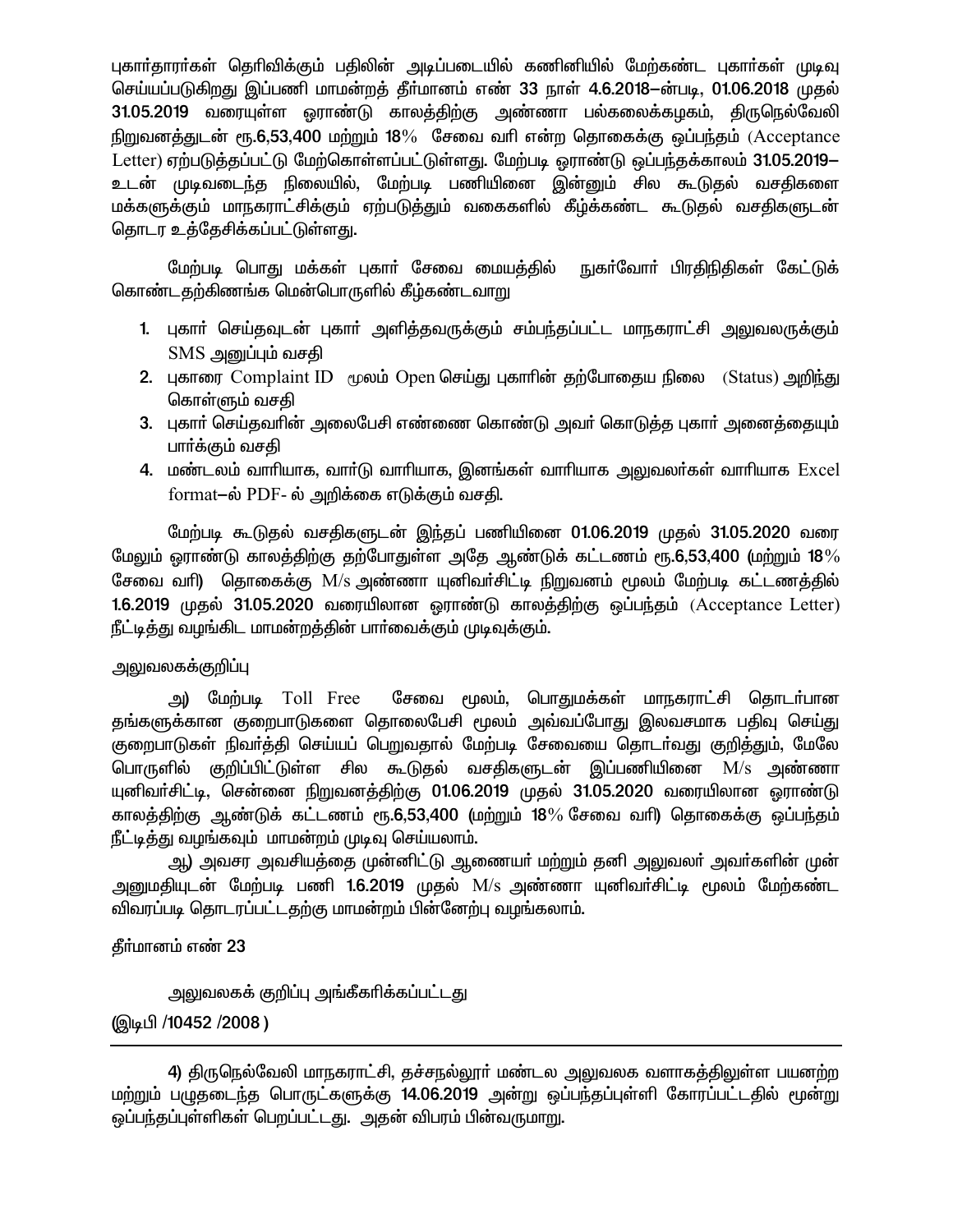| ഖ.             | ஒப்பந்தக்காரா் பெயா் மற்றும்           | வைப்புத் தொகை விபரம்         | ஒப்பந்தக்காராின்       |
|----------------|----------------------------------------|------------------------------|------------------------|
| எண்            | முகவரி                                 |                              | ஒப்பந்தப்புள்ளி        |
|                |                                        |                              | மதிப்புத் தொகை         |
|                | $M.S.K.\overline{\text{Q}}$ ரும்புகடை  | $Rs.950/-$                   | ет5.1,03,300/-         |
|                | 26 10 சிவசக்தி ரோடு                    | DD No.122110, Central Bank   |                        |
|                | திருநெல்வேலி 627 001                   | of India, dated 13.06.2019   |                        |
| $\overline{2}$ | $S.S.P.\overline{\text{Q}}$ ரும்பு கடை | DD No.122109,<br>$Rs.950/-$  | $\epsilon$ гђ.87,800/- |
|                | பழைய இரும்பு மொத்த வியாபாரம்           | Central Bank of India, dated |                        |
|                | 25/L/1 சிவசக்தி தியேட்டர் ரோடு         | 13.06.2019                   |                        |
|                | திருநெல்வேலி 627 001                   |                              |                        |
| 3              | பாண்டியன் பழைய இரும்புகடை              | Rs.950/- DD No.122108,       | еҧ.97,300/-            |
|                | நயினாார் ரோடு                          | Central Bank of India, dated |                        |
|                | திருநெல்வேலி டவுண் 627006              | 13.06.2019                   |                        |

மேற்கண்ட மூன்று ஒப்பந்தப்புள்ளிகளில் M.S.K.இரும்புகடை, சிவசக்தி ரோடு, திருநெல்வேலி நிறுவனம் கொடுத்துள்ள ஒப்பந்தப்புள்ளி தொகையானது கூடுதலாகவும் நிர்ணயிக்கப்பட்ட தொகை ரூ.95,000/—யை விட ரூ.8300/— கூடுதலாக உள்ளதாலும் M.S.K.இரும்புகடை நிறுவனம் கொடுத்துள்ள ஒப்பந்தப்புள்ளியை ஏற்றுக்கொள்வது குறித்து மாமன்ற அனுமதிக்கு வைக்கப்படுகின்றது.

## அலுவலகக் குறிப்பு

தச்சநல்லூா் மண்டல அலுவலக வளாகத்திலுள்ள பயனற்ற மற்றும் பழுதடைந்த பொருட்களுக்கு 14.06.2019 அன்று வரப்பெற்ற மூன்று ஒப்பந்தப்புள்ளிகளில் M.S.K.இரும்புகடை, சிவசக்தி ரோடு, திருநெல்வேலி நிறுவனத்தின் ஒப்பந்தப்புள்ளி கூடுதலாக உள்ளது. மேலும் நிர்ணயிக்கப்பட்ட தொகை ரூ.95000/-யை விட ஒப்பந்தப்புள்ளியில் ரூ.1,03,300/-குறிப்பிட்டுள்ளதாலும் இத்தொகை கூடுதலாக ரூ.8300/— உள்ளதாலும், M.S.K.இரும்புகடை நிறுவனத்தின் ஒப்பந்தப்புள்ளியினை ஏற்று மாமன்றம் அனுமதி வழங்கலாம்.

## தீர்மானம் எண் 24

அலுவலகக் குறிப்பு அங்கீகரிக்கப்பட்டது

## (@1/3338/2019)

5) திருநெல்வேலி மாநகராட்சி, மேலப்பாளையம் மண்டலத்தில் கீழ்க்காணும் பணிகளில்  $EMD/FSD$  தொகை செலுத்தப்பட்டதனை திரும்ப வழங்க கேட்டு சம்பந்தப்பட்ட ஒப்பந்ததாரா் திரு.எம்.குமார் அவர்களால் 01.04.2019-ல் சமர்ப்பிக்கப்பட்டுள்ள விண்ணப்பம் மாமன்றத்தின் பாா்வைக்கும் அனுமதிக்கும் வைக்கப்படுகின்றது.

| Sl.            | Name of work                            | 5% RM     | Register details |
|----------------|-----------------------------------------|-----------|------------------|
| N <sub>o</sub> |                                         | (Rs.)     |                  |
| 1              | BT surface at Arul Nagar                | 19,500    | 2009-10 P.No.1   |
| 2              | BT surface at NGO B Colony NCR          | 5,29,100  | 2010-11/P.No.11  |
| 3              | BT surface Special Road Package 9       | 1,53,000  | 2010-11/P.No.7   |
| $\overline{4}$ | BT surface Special Road Package 3       | 1,91,941  | 2010-11/P.No.6   |
| 5              | BT surface - NCR                        | 4,91,000  | 2010-11/P.No.10  |
| 6              | BT surface Special Road Package 9       | 1,47,530  | 2010-11/P.No.7   |
| $\tau$         | BT surface Special Road Package 3       | 1,85,260  | 2010-11/P.No.6   |
| 8              | Advance patchwork to roads & BT surface | 257       | 2009-10/P.No.3   |
|                | at Perumal East street                  |           |                  |
| 9              | BT surface Nehruji Nagar                | 18,000    | 2011-12/P.No.34  |
|                | Total                                   | 17,35,588 |                  |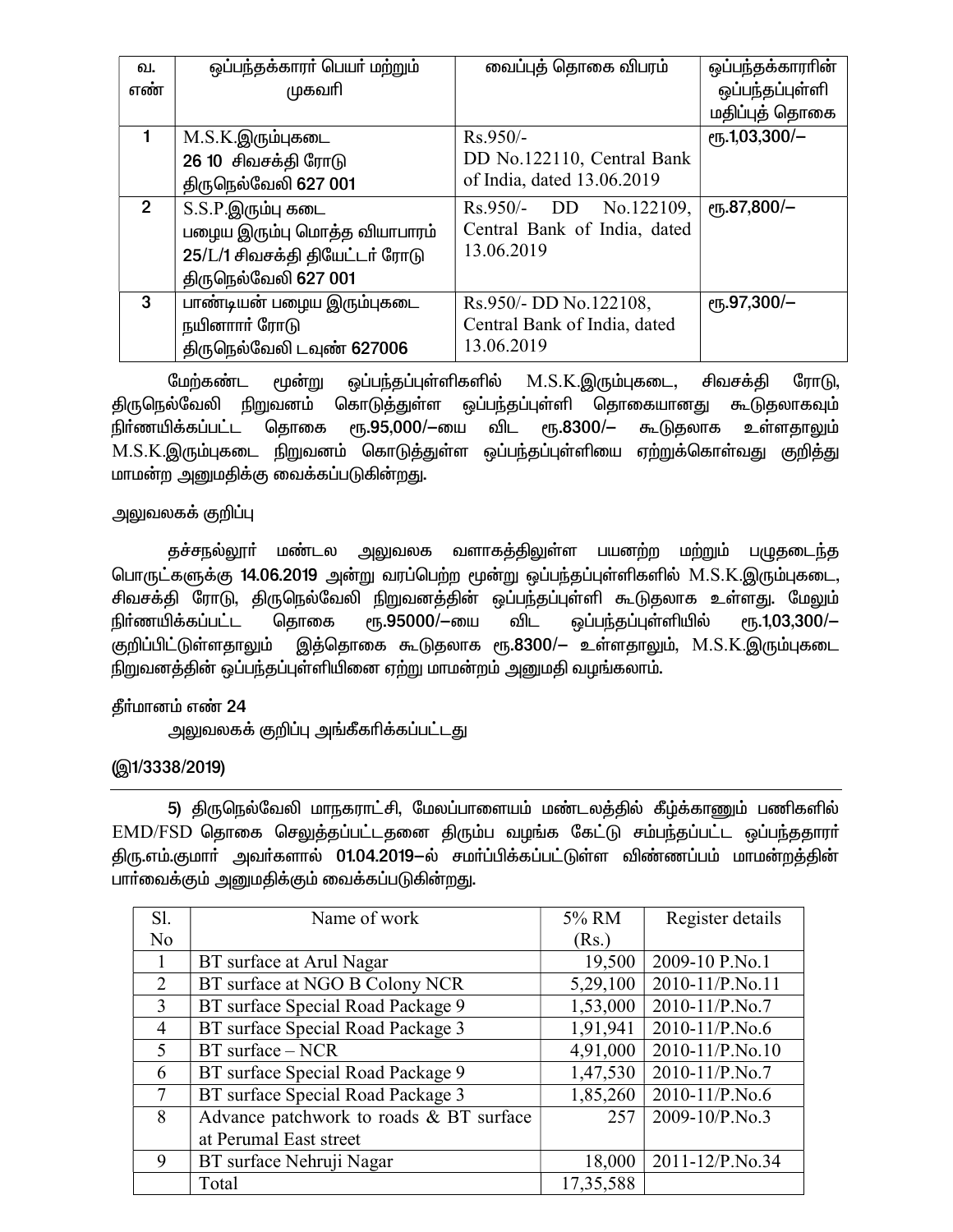#### அலுவலகக் குறிப்பு

மேற்காணும் EMD/FSD தொகை காலங்கடந்த வைப்புத் தொகையாக உள்ளது. எனவே நகராட்சி நடைமுறை நூல் விதி 7(10)(i)(ii)—ன்படி மேற்படி EMD/FSD தொகை ரூ.17,35,588/— மட்டும் ஒப்பந்ததாரா் திரு.எம்.குமாா் அவா்களுக்கு திரும்ப வழங்க மாமன்றம் அனுமதிக்கலாம்.

தீர்மானம் எண் 25

<u>அலுவலகக் குறிப்பு அங்கீகரிக்கப்பட்டது</u>

(ம.எண் 180/2009-10- மே.பா)

6) திருநெல்வேலி மாநகராட்சி, மேலப்பாளையம் மண்டலத்தில் கீழ்க்காணும் பணிகளுக்கு செலுத்தப்பட்டுள்ள EMD தொகையினை திரும்ப வழங்க கேட்டு சம்பந்தப்பட்ட ஒப்பந்ததாரர் திரு.ஐ.கணபதி அவர்களால் 06.03.2019-ல் சமர்ப்பிக்கப்பட்டுள்ள விண்ணப்பம் மாமன்றத்தின் பாா்வைக்கும் அனுமதிக்கும் வைக்கப்படுகிறது.

| Sl.No.        | Name of work                       | EMD(Rs) | <b>Register Details</b>      |
|---------------|------------------------------------|---------|------------------------------|
|               | வா.எண் 1 கோகுல்நகர் தேனீர்குளம்    | 20000   | காலங்கடந்த<br>தச்சை மண்டல    |
|               | தெற்கு தெருவில் கழிவு நீா் ஓடை     |         | $2014 - 15$<br>வை.தொ.பதிவேடு |
|               | மற்றும் சிமெண்ட் தளம் அமைத்தல்     |         | பக்கம் 1                     |
| $\mathcal{P}$ | நல்மேய்ப்பா் நகா் மதுரை ரோடு கழிவு | 20000   | காலங்கடந்த<br>தச்சை மண்டல    |
|               | நீா் ஓடை அமைத்தல்                  |         | வை.தொ.பதிவேடு<br>$2013 - 14$ |
|               |                                    |         | பக்கம் 21                    |
|               | மொத்தம்                            | 40000   |                              |

அலுவலகக் குறிப்பு

மேற்காணும் EMD தொகை காலங்கடந்த வைப்புத் தொகையாக உள்ளது. எனவே நகராட்சி நடைமுறை நூல் விதி எண் 7 $(10)(i)(ii)$ —ன்படி  $\,$  EMD/FSD தொகை ரூ.40000/— மட்டும் ஒப்பந்ததாரா் திரு.ஐ.கணபதி அவா்களுக்கு திரும்ப வழங்க மாமன்றம் அனுமதிக்கலாம்.

தீர்மானம் எண் 26

அலுவலகக் குறிப்பு அங்கீகரிக்கப்பட்டது

(ம.எண் 36/12–13–தச்சை)

7) திருநெல்வேலி மாநகராட்சி கீழ்க்காணும் பணிகள் மேற்கொள்ள 5% RM தொகை பட்டியலில் பிடித்தம் செய்யப்பட்டுள்ளதனை திரும்ப வழங்க கேட்டு ஒப்பந்ததாரர் M/s Sun Casting & Alloys நிறுவனத்தால் 07.03.2019–ல் சமா்ப்பிக்கப்பட்டுள்ள விண்ணப்பம் மாமன்றத்தின் பார்வைக்கும் அனுமதிக்கும் வைக்கப்படுகின்றது.

| Sl.No. | Year    | 5% Amount |
|--------|---------|-----------|
|        |         | (Rs.)     |
|        | 2011-12 | 17,202    |
|        | 2013-14 | 2,46,536  |
|        | 2014-15 | 2,39,078  |
|        | 2015-16 | 1,98,522  |
|        | Total   | 7,01,338  |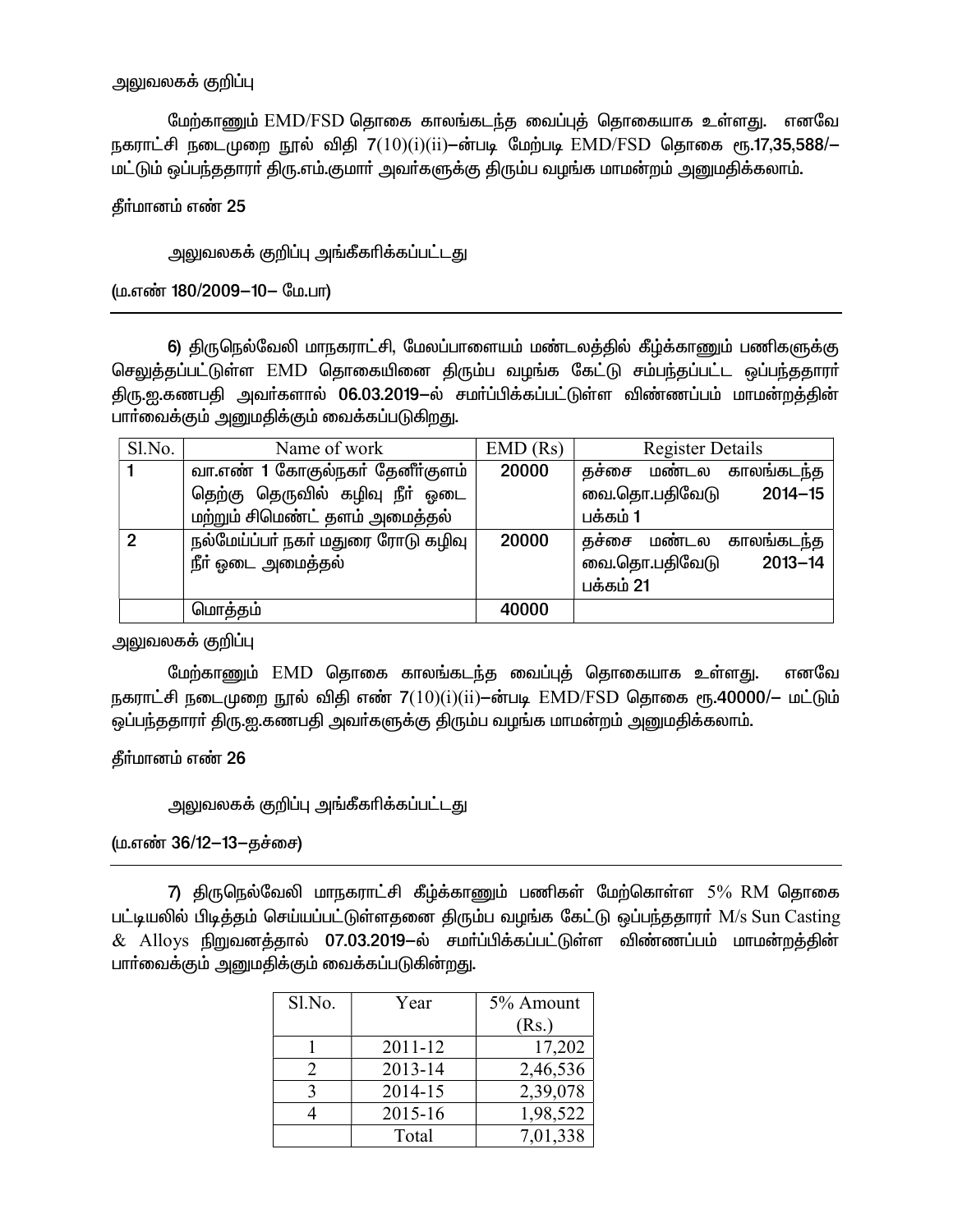## அலுவலகக் குறி**ப்**பு

மேற்காணும் 5% RM தொகை காலங்கடந்த வைப்புத் தொகையாக உள்ளது. எனவே நகராட்சி நடைமுறை நூல் விதி 7 $(10)$ (i)(ii)—ன்படி மேற்படி 5% RM தொகை ரூ.7,01,338/— மட்டும் ஒப்பந்ததாரா் M/s Sun Casting & Alloys நிறுவனத்திற்கு திரும்ப வழங்க மாமன்றம் அனுமதிக்கலாம்.

தீர்மானம் எண் 27

<u>அலு</u>வலகக் குறிப்பு அங்கீகரிக்கப்பட்டது

(ம.எண் 112/13-14)

8) திருநெல்வேலி மாநகராட்சி மேலப்பாளையம் மண்டலத்தில் கீழ்க்காணும் பணிகள் மேற்கொள்ள FSD தொகை செலுத்தப்பட்டுள்ளதனை திரும்ப வழங்க கேட்டு ஒப்பந்ததாரா்  $M/s$ NHA Associates நிறுவனத்தால் 29.04.2019ல் சமர்ப்பிக்கப்பட்டுள்ள விண்ணப்பம் மாமன்றத்தின் பார்வைக்கும் அனுமதிக்கும் வைக்கப்படுகிறது.

| SI.           | Name of work                                 | <b>FSD</b> | Register details         |
|---------------|----------------------------------------------|------------|--------------------------|
| No            |                                              | (Rs.)      |                          |
|               | <b>IUDM</b> Package III                      | 75,727     | 2012-13 P.No.26          |
| $\mathcal{L}$ | BT surface at Thiyagaraja Nagar $7th$        | 18,250     | 2013-14/I/P.No.37        |
|               | & 8 <sup>th</sup> North Street in Ward No.19 |            |                          |
| $\mathcal{E}$ | TURIP 2013-14 Package II                     | 3,88,643   | $2013 - 14/II/P$ . No. 3 |
|               | Plastic Road at Pothigai Nagar               | 74,882     | 2012-13/P.No.27          |
|               | Ward No.26                                   |            |                          |
|               | Total                                        | 5,57,502   |                          |

அலுவலகக் குறிப்பு

மேற்காணும் FSD தொகை காலங்கடந்த வைப்புத் தொகையாக உள்ளது. எனவே நகராட்சி நடைமுறை நூல் விதி 7(10)(i)(ii)--ன்படி EMD/FSD தொகை ரூ.5,57,502/- மட்டும் ஒப்பந்ததாரா் M/s NHA Associates நிறுவனத்திற்கு திரும்ப வழங்க மாமன்றம் அனுமதிக்கலாம்.

தீர்மானம் எண் 28

அலுவலகக் குறிப்பு அங்கீகரிக்கப்பட்டது

(ம.எண் 97/13-14-மே.பா.)

9) திருநெல்வேலி மாநகராட்சி மேலப்பாளையம் மண்டலத்தில் கீம்க்காணும் பணி மேற்கொள்ள EMD தொகை ஒப்பந்ததாரரால் செலுத்தப்பட்டுள்ளதனை திரும்ப வழங்க கேட்டு ஒப்பந்ததாரா் திரு.<u>ஐ</u>.கணபதி அவா்களால் 08.03.2019—ல் சமா்ப்பிக்கப்பட்டுள்ள விண்ணப்பம் மாமன்றத்தின் பார்வைக்கும் அனுமதிக்கும் வைக்கப்படுகின்றது.

|    | Name of work                   | <b>EMD</b> | Deposit Register       |
|----|--------------------------------|------------|------------------------|
| Nο |                                | (Rs.       | details                |
|    | Construction of cover slab and |            | $14,250$   MPM Zone    |
|    | drain in Ward No.34            |            | $2015 - 16/P$ . No. 38 |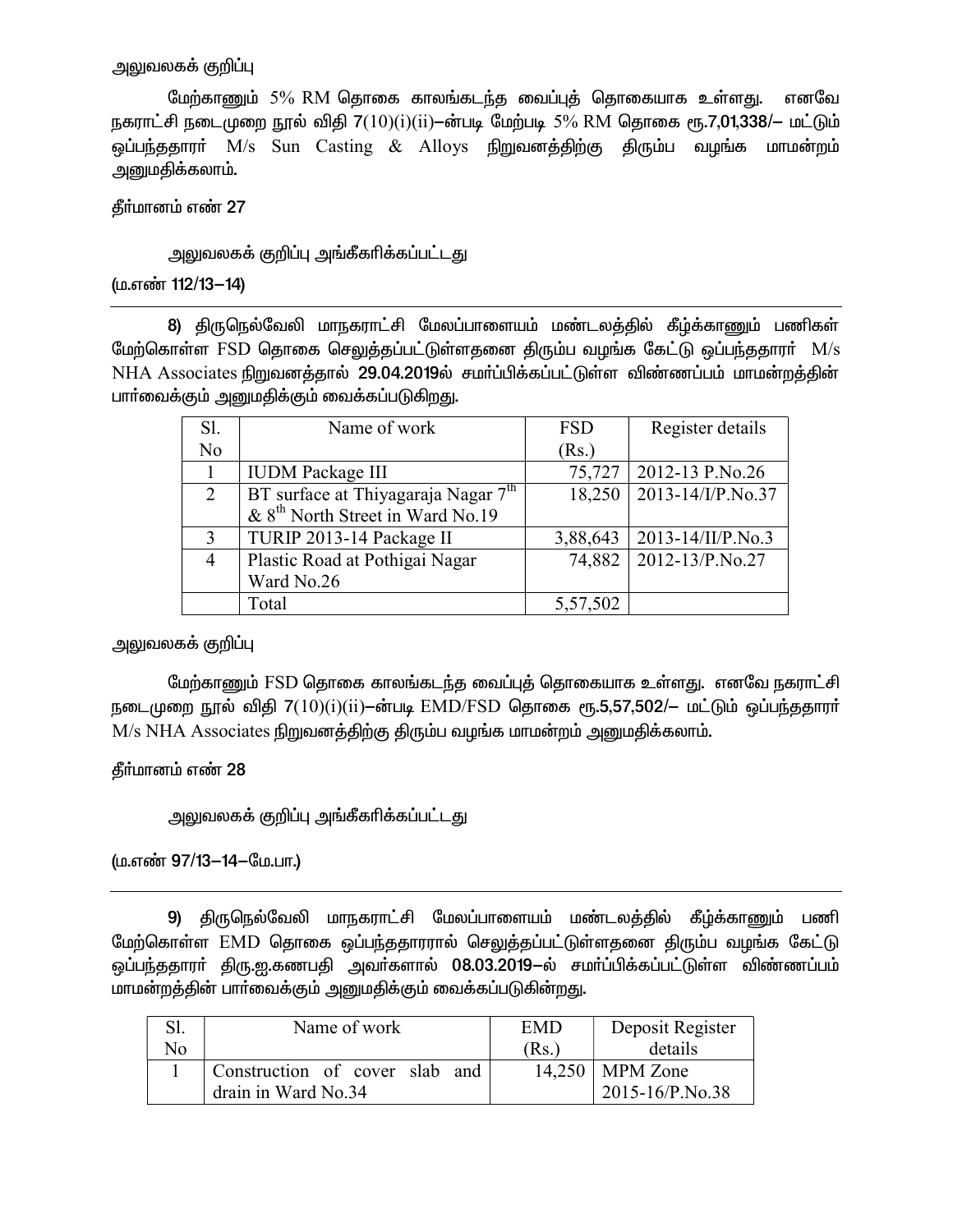## அலுவலகக் குறிப்பு

மேற்காணும் EMD தொகை காலங்கடந்த வைப்புத் தொகையாக உள்ளது. எனவே நகராட்சி நடைமுறை நூல் விதி 7(10)(i)(ii)—ன்படி EMD தொகை ரூ.14.250/— மட்டும் ஒப்பந்ததாரர் திரு.ஐ.கணபதி அவர்களுக்கு திரும்ப வழங்க மாமன்றம் அனுமதிக்கலாம்.

## தீர்மானம் எண் 29

<u>அலுவலகக் குறிப்பு அங்கீகரிக்கப்பட்டது</u>

#### (ம.எண் 208/2016-17-மே.பா.)

10) திருநெல்வேலி மாநகராட்சி, பாளையங்கோட்டை மண்டலத்திற்குட்பட்ட சீவலப்பேரி ரோடு, ஆடறுப்பு மனை வளாக கடைகளில் உள்புறம் அமைந்துள்ள கடை எண் 17-க்கு 10.07.2019– ல் நடைபெற்ற ஏலம்/ஒப்பந்தப்புள்ளி நடைபெற்றது. ஏலத்தில் இரண்டு நபர்கள் கலந்து கொண்டனா். உச்சகேள்வியாக திரு.P.சண்முகசுந்தரம் என்பவா் மாத குத்தகை தொகை ரூ.3200/—க்கு ஏலம் கேட்டுள்ளார். ஒப்பந்தப்புள்ளியில் ஒருவரும் கலந்துகொள்ளவில்லை. எனவே திரு.P..சண்முகசுந்தரம் என்பவரின் மாத குத்தகை தொகை ரூ.3200/—க்கான ஏலத்தொகையினை ஒப்புக்கொள்வது குறித்து மாமன்றத்தின் பார்வைக்கும் அனுமதிக்கும்.

#### அலுவலகக்குறிப்பு

மேலே பொருளில் காணும் விபரப்படி, பாளையங்கோட்டை மண்டலக்கிற்குட்பட்ட சீவலப்பேரி ரோடு, ஆடறுப்பு மனை வளாக கடைகளில் உள்புறம் அமைந்துள்ள கடை எண் 17-க்கு 10.07.2019-ல் நடைபெற்ற ஏலத்தில் இரண்டு நபா்கள் மட்டும் கலந்து கொண்டனா். அதில் திரு. P.சண்முகசுந்தரம் என்பவர் ரூ.3200/-க்கும், மற்றொருவரான திரு.P.அழகு என்பவர் ரூ.3150/-க்கும் எலக்கேள்வி கேட்டனர். எனவே ஏலக்கில் கொண்ட கலந்து திரு. P.சண்முகசுந்தரம் என்பவர் கேட்ட கேள்வித் தொகை ரூ.3200/— உச்சகேள்வியாகவும் குறுமத்தொகை ரூ.2500/—ஐ விட கூடுதலாகவும் இருப்பதால் அன்னாருக்கு பொது மற்றும் சிறப்பு ஏல அறிக்கை நிபந்தனைகளின்படி ஒப்படைக்கும் நாள் முதல் மூன்றாண்டு காலத்திற்கு மட்டும் (அரசாணை எண் 92, ந.நி.(ம)கு.வ துறை, நாள் 03.07.2007-ன் மீதான வழக்கில் பகரப்படும் நீதிமன்ற இறுதி தீா்ப்புக்கு உட்பட்டு) அனுபவித்துக் கொள்வதற்கு மாமன்றம் அனுமதி வழங்கலாம்.

கீர்மானம் எண் 30

#### அலுவலகக் குறிப்பு அங்கீகரிக்கப்பட்டது

## (அ1/7316/2018-பாளை)

11) திருநெல்வேலி மாநகராட்சி, நான்கு மண்டலத்திற்குட்பட்ட பகுதிகளில் தனிநபர் விசேஷங்களுக்கு உரிய கட்டணம் பெற்றுக் கொண்டு இம்மாநகராட்சிக்குட்பட்ட குடிநீா் டேங்கா் வாகனம் மூலம் குடிநீா் விநியோகம் செய்யப்பட்டு வருகின்றது. தற்போது இம்மாநகராட்சிக்கான நிதி ஆதாரத்தினை அதிகரிக்கும் வகையிலும், தனிநபர்கள் மற்றும் பொது மக்கள் குடிநீரின் சிக்கனத்தினையும், அதன் அத்தியாவசியத்தினையும் உணர்ந்திடும் வகையில் இம்மாநகராட்சியில் கீழ்க்கண்ட விபரப்படியான குடிநீர் வாகனங்களுக்கான கட்டணத்தினை நிர்ணயம் செய்யலாம்.

1) 9000 லிட்டர் கொள்ளளவு கொண்ட பெரிய குடிநீர் வாகனம் (1 லோடு) — ரூ.1500/—

2) 1000 லிட்டர் கொள்ளளவு கொண்ட சிறியி குடிநீர் வாகனம் (1 லோடு) – ரூ.500/—

மேற்கண்ட விபரப்படி தனிநபர் விசேஷங்களுக்கு குடிநீர் விநியோகம் செய்வதற்கான திருத்திய குடிநீா் வாகன கட்டணத்தினை 2019–2020ஆம் ஆண்டிற்கான நடப்பாண்டு முதல் நிா்ணயம் செய்து நடைமுறைப்படுத்த மாமன்றத்தின் அனுமதிக்கு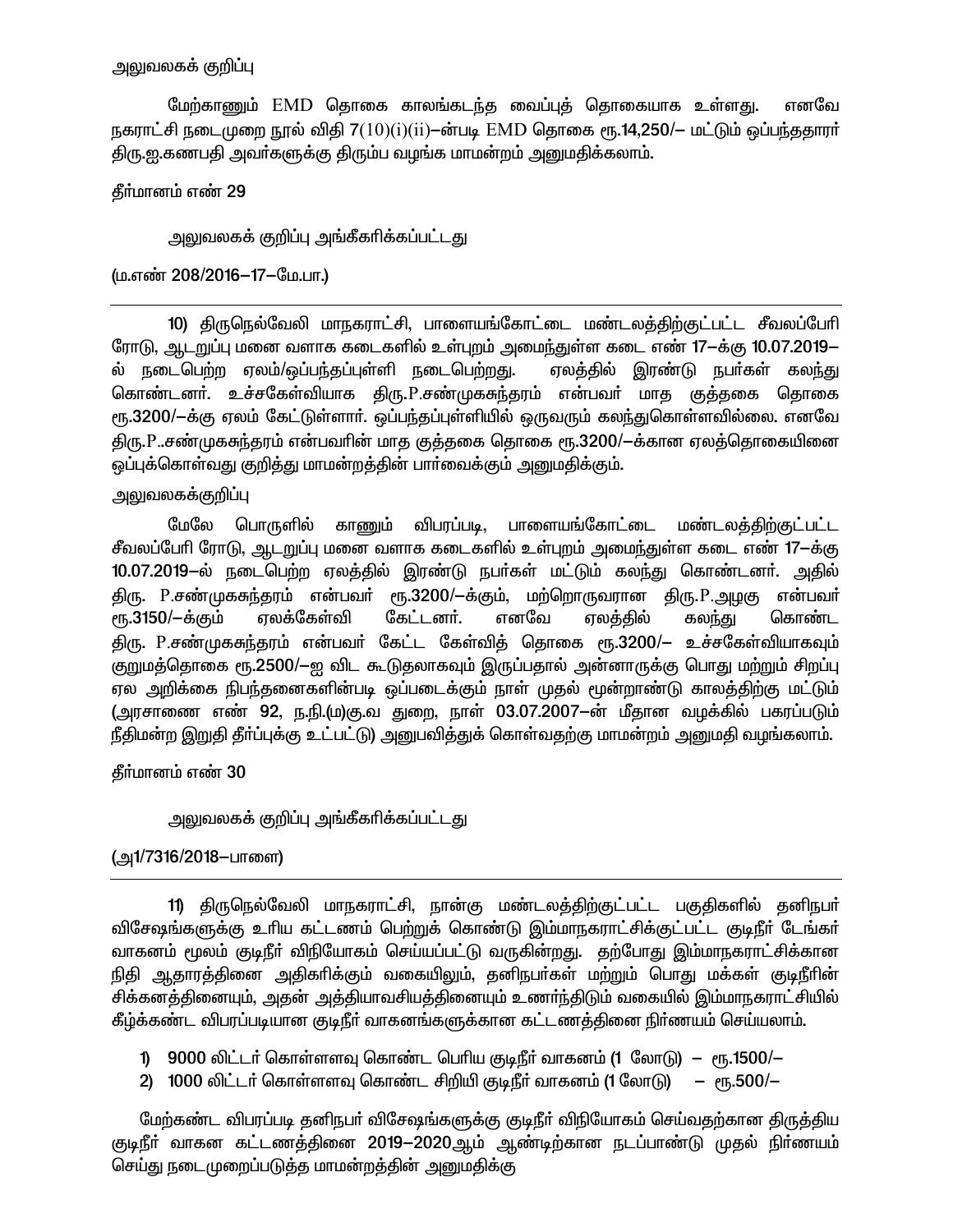#### அலுவலகக்குறிப்பு

பொருளில் கண்டுள்ளபடி, இம்மாநகராட்சியில் தனிநபா் விசேஷங்களுக்கு குடிநீா் விநியோகம் செய்வதற்கான திருத்திய குடிநீா் வாகன கட்டணத்தினை 2019—2020—ஆம் ஆண்டிற்கான நடப்பு ஆண்டு முதல் நிா்ணயம் செய்ய அனுமதிக்கலாம்.

## தீர்மானம் எண் 31

அலுவலகக் குறிப்பு அங்கீகரிக்கப்பட்டது

#### (இ2/4073/19-யை.அ.)

12) திருநெல்வேலி மாநகராட்சி, பாளையங்கோட்டை மண்டல மீன்சந்தையிலும், அதை சுற்றி மண்டல எல்கைக்குள்ளும் மீன் விற்பனை செய்பவர்களிடம் சுங்கம் வசூலிக்கும் உரிமம் மற்றும் தரகு வியாபாரம் செய்யும் உரிமஇனத்திற்கு 10.07.2019—ல் நடைபெற்ற ஏலம்/ஒப்பந்தப்புள்ளி நடைபெற்றது. ஏலத்தில் ஒருவரும் கலந்து கொள்ளவில்லை. ஒப்பந்தப்புள்ளியில் இரண்டு நபர்கள் கலந்து கொண்டனர். உச்ச கேள்வியாக திரு.M.சங்கரநாராயணன் என்பவர் உரிமத்தொகை ரு.5,40,000/-க்கு ஒப்பந்தப்புள்ளி கொடுத்துள்ளார். எனவே திருM.சங்கரநாராயணன் என்பவரின் உரிமக்கொகை ரு.5,40,000/-க்கான ஒப்பந்தப்புள்ளியினை ஒப்புக்கொள்வது குறித்து மாமன்றத்தின் பார்வைக்கும் அனுமதிக்கும்.

#### அலுவலகக் குறிப்பு

மேலே பொருளில் காணும் விபரப்படி, பாளையங்கோட்டை மண்டல மீன்சந்தையிலும், அதை சுற்றி மண்டல எல்கைக்குள்ளும் மீன்விற்பளை செய்பவர்களிடம் சுங்கம் வசூலிக்கும் உரிமம் மற்றும் தரகு வியாபாரம் செய்யும் உரிமஇனத்திற்கு 10.07.2019—ல் நடைபெற்ற ஒப்பந்தப்புள்ளியில் இரண்டு நபர்கள் மட்டும் கலந்து கொண்டனர். அதில் திரு.V.மதன்குமார் என்பவா ரூ.5,37,000/— க்கு ஒப்பந்தப்புள்ளி கொடுக்கிருந்தார். வைப்புத் தொகை செலுத்திய விபரமோ, வைப்புத் இணைக்கப்படவில்லை. எனவே வரைவோலையோ கொகைக்கான வங்கி அன்னாாின் ஒப்பந்தப்புள்ளி தள்ளுபடி செய்யப்பட்டது. மற்றொருவரான திரு.M.சங்கரநாராயணன் என்பவர் ரூ.5,40,000/-க்கு ஒப்பந்தப்புள்ளி கொடுத்துள்ளார். எனவே இவ்வினத்திற்கு ஏற்கனவே கடந்த 30.01.2019 மற்றும் 27.02.2019 தேதிகளில் இருமுறை ஏலம் விட்டும் ஒருவரும் கலந்து கொள்ளாததாலும், தற்போது ஒப்பந்தப்புள்ளியில் கலந்துகொண்ட திரு.M.சங்கரநாராயணன் என்பவர் கேட்ட கேள்வித்தொகை ரூ.5,40,000/– உச்ச கேள்வியாகவும், குறுமத்தொகையை விடக் கூடுதலாகவும் இருப்பதாலும், அன்னாருக்கு பொது சிறப்பு மற்றும் ஏல அறிக்கை 25.05.2009-ன்படி நிபந்தனைகளின்படி அரசாணை எண் 78, ந.நி.(ம)கு.வ.துறை, நாள் ஒப்படைக்கும் நாள் முதல் மூன்றாண்டு காலத்திற்கு அனுபவித்துக்கொள்வதற்கு மாமன்றம் அனுமதி வழங்கலாம்.

#### தீர்மானம் எண் 32

அலுவலகக் குறிப்பு அங்கீகாிக்கப்பட்டது

(அ1/6543/2018–மே.பா.)

<sup>13)</sup> திருநெல்வேலி மாநகராட்சி பகுதிகளில் துப்புரவு பணியாளா்கள் பற்றாக்குறை காரணமாகவும் திடக்கழிவு மேலாண்மை பணியினை சிறப்புற மேற்கொள்ளும் வகையிலும் கீழ்கண்ட 40 சுயஉதவிக் குழுக்களை சாந்த 645 பணியாளா்களை கொண்டு துப்புரவு பணி நடைபெற்று வருகின்றது.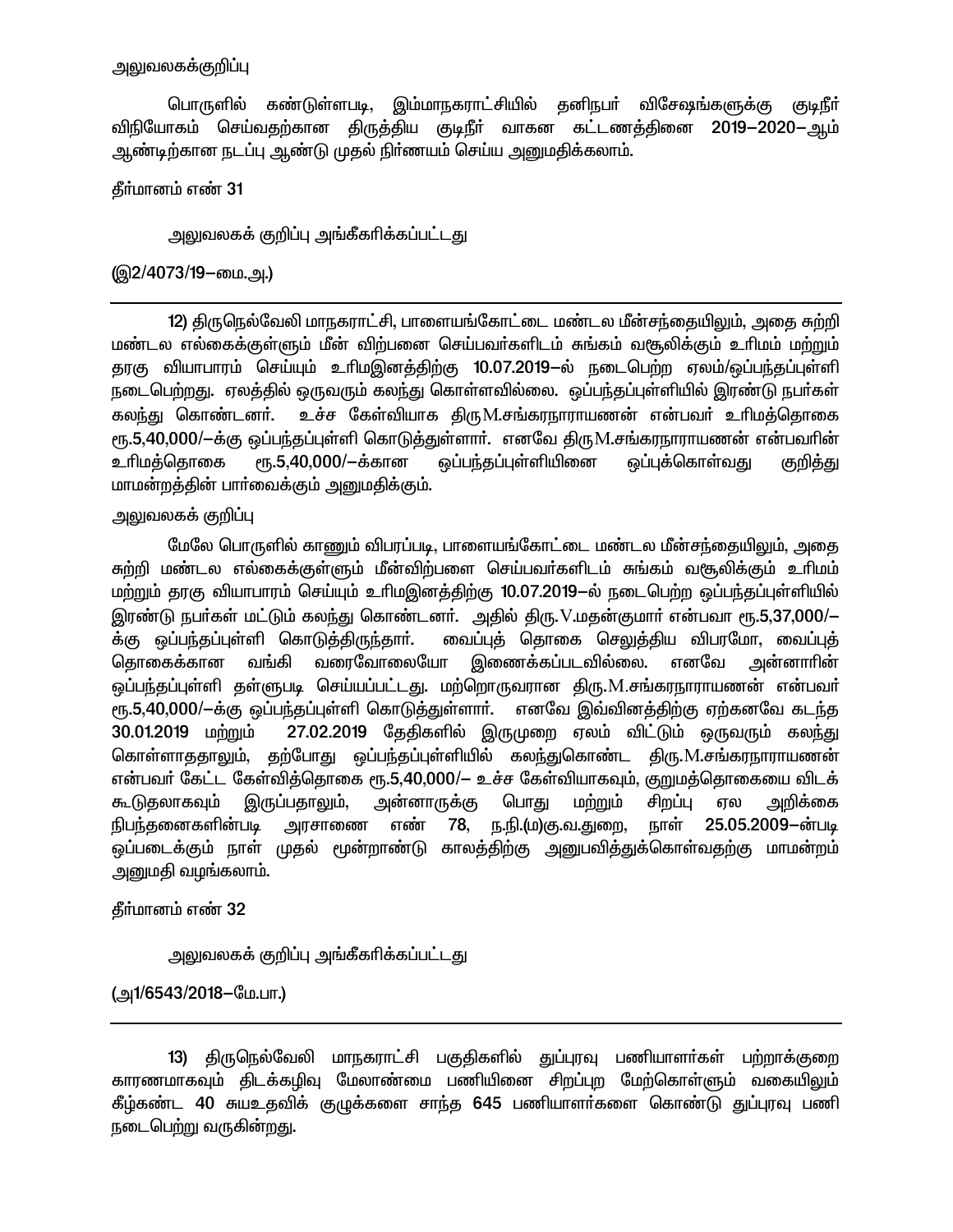| வ.                      |                                         | உறுப்பினர் | பணியில்                    |
|-------------------------|-----------------------------------------|------------|----------------------------|
| எண்                     | சுய உதவிக் குழுவின் பெயா்               | களின்      | ஈடுபடுத்தப்பட்டுள்ள வார்டு |
|                         |                                         | எண்ணிக்கை  | அலுவலகம் மற்றும் வாா்டு    |
| $\mathbf{1}$            | அக்னி சிறகுகள் சுகாதாரப் பணிக்குழு      | 26         | திருநெல்வேலி வாா்டு        |
| $\mathbf{2}$            | அக்னி பறவைகள்  சுகாதாரப் பணிக்குழு      | 23         | திருநெல்வேலி வாா்டு        |
| $\mathbf 3$             | தாமிரபரணி சுகாதாரப் பணிக்குழு           | 20         | திருநெல்வேலி வாா்டு        |
| $\overline{\mathbf{4}}$ | அருந்ததியா் சுகாதாரக் குழு              | 25         | திருநெல்வேலி வாா்டு        |
| 5                       | சாரா சுகாதார சுய உதவிக் குழு            | 26         | திருநெல்வேலி வாா்டு        |
| 6                       | வெண்ணிலா சுகாதாரப் பணிக்குழு            | 23         | தச்சநல்லூா் மண்டலம்        |
| $\boldsymbol{7}$        | பசுமை சுகாதாரப் பணிக்குழு               | 12         | தச்சநல்லூா் மண்டலம்        |
| 8                       | ஸ்ரீ ஜெயம் சுகாதாரப் பணிக்குழு          | 15         | தச்சநல்லூா் மண்டலம்        |
| $\boldsymbol{9}$        | காந்திஜி சுகாதாரப் பணிக்குழு            | 11         | தச்சநல்லூா் மண்டலம்        |
| $10$                    | ஸ்ரீ பேராட்சி அம்மன் ஆண்கள் குழு        | 20         | தச்சநல்லூா் மண்டலம்        |
| 11                      | ஸ்ரீ உலகம்மன் சுகாதாரப் பணிக்குழு       | 10         | தச்சநல்லூா் மண்டலம்        |
| 12                      | ஸ்ரீ முத்தாரம்மன் ஆண்கள் பணிக்குழு      | 19         | தச்சநல்லூா் மண்டலம்        |
| 13                      | வடக்கத்தி மாரியம்மன் சுகாதாரக் குழு     | 20         | தச்சநல்லூா் மண்டலம்        |
| 14                      | APJ அப்துல் கலாம் ஆண்கள் குழு           | 10         | தச்சநல்லூா் மண்டலம்        |
| 15                      | ஸ்ரீ செல்வ விநாயகா் சுகாதாரப் பணிக்குழு | 12         | பாளை மண்டலம்               |
| 16                      | ஸ்ரீ காளியம்மன் சுகாதாரப் பணிக்குழு     | 12         | பாளை மண்டலம்               |
| 17                      | தந்தை பெரியாா் சுகாதாரப் பணிக்குழு      | 13         | பாளை மண்டலம்               |
| 18                      | ஆதி சக்தி சுகாதாரப் பணிக்குழு           | 13         | பாளை மண்டலம்               |
| 19                      | அன்னை இந்திரா மகளிா் சுயஉதவிக்குழு      | 18         | பாளை மண்டலம்               |
| 20                      | டாக்டர் அம்பேத்கார் ஆண்கள் குழு         | 23         | பாளை மண்டலம்               |
| 21                      | தளபதி ஒண்டிவீரன் சுயஉதவிக்குழு          | 12         | பாளை மண்டலம்               |
| 22                      | மகாராஜா ஆண்கள் சுயஉதவிக்குழு            | 15         | பாளை மண்டலம்               |
| 23                      | ஒம்சக்தி சுகாதாரப் பணிக்குழு            | 12         | பாளை மண்டலம்               |
| 24                      | <mark>முத்தாரம்மன் சுயஉதவிக்குழு</mark> | 10         | பாளை மண்டலம்               |
| 25                      | ஸ்ரீ அன்னை தெரசா சுயஉதவிக்குழு          | 14         | பாளை மண்டலம்               |
| 26                      | நேருஜி ஆண்கள் சுகாதாரக் குழு            | 14         | மேலப்பாளையம் மண்டலம்       |
| 27                      | மங்களாஸ்வாி பெண்கள் சுயஉதவிக்குழு       | 21         | மேலப்பாளையம் மண்டலம்       |
| 28                      | பாரதி ஆண்கள் சுயஉதவிக்குழு              | 19         | மேலப்பாளையம் மண்டலம்       |
| 29                      | செங்கை வாஞ்சிநாதன் சுகாதாரக் குழு       | 18         | மேலப்பாளையம் மண்டலம்       |
| 30                      | மங்களவிநாயகா் ஆண்கள்சுயஉதவிக்குழு       | 16         | மேலப்பாளையம் மண்டலம்       |
| 31                      | செந்தமிழ் மகளிா் சுயஉதவிக்குழு          | 10         | மேலப்பாளையம் மண்டலம்       |
| 32                      | சுபாஷ் சந்திரபோஸ் சுகாதாரப் பணிக்குழு   | 12         | மேலப்பாளையம் மண்டலம்       |
| 33                      | நேதாஜி சுய உதவிக்குழு                   | 14         | மேலப்பாளையம் மண்டலம்       |
| 34                      | செம்மொழி சுயஉதவிக்குழு                  | 17         | மேலப்பாளையம் மண்டலம்       |
| 35                      | அன்னை சத்தியா சுயஉதவிக்குழு             | 15         | மேலப்பாளையம் மண்டலம்       |
| 36                      | <u>அன்னை சந்தியா சுயஉதவி</u> க்குழு     | 12         | மேலப்பாளையம் மண்டலம்       |
| 37                      | திருப்பதி சுகாதாரக்குழு                 | 18         | மேலப்பாளையம் மண்டலம்       |
| 38                      | காளியம்மன்ஆண்கள் காதாரப் பணிக்குழு      | 17         | மேலப்பாளையம் மண்டலம்       |
| 39                      | தந்தை பெரியார் ஆண்கள் பணிக்குழு         | 16         | மேலப்பாளையம் மண்டலம்       |
|                         | $TMC$ 40 சுகாதார சிறப்பு பணிக்குழு      | 12         | ராமயன்பட்டி உரக்கிடங்கு    |
| 40                      |                                         |            | தச்சநல்லூா் மண்டலம்        |
|                         | மொத்தம்                                 | 645        |                            |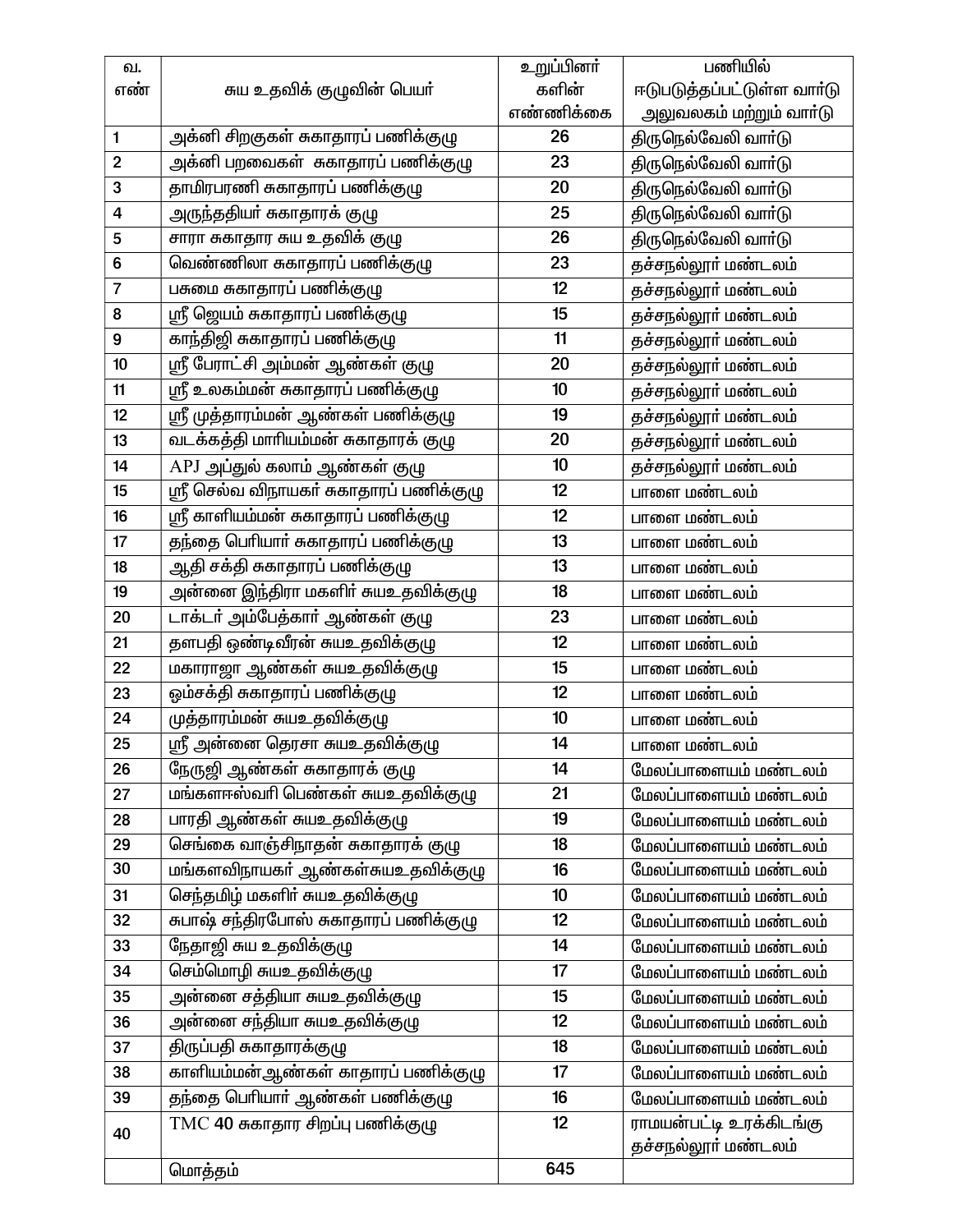மேற்கண்ட சுயஉதவிக் குழுகளுக்கு பணி செய்தமைக்கான மாதாந்திர தொகையான நாள் ஒன்றுக்கு ரூபாய் 339/— என கணக்கிட்டு வழங்கப்பட்டு வருகின்றது. மாவட்ட ஆட்சித் தலைவா் அவா்களின் செயல்முறை ஆணை எண் M3/16361/2017, நாள் 02.07.2019—ன் படி கின ஊதியமானது 01.04.2019 முதல் 31.03.2020 முடிய உள்ள கணக்கிற்கு ரூபாய் 359/— என நிர்ணயம் செய்யப்பட்டுள்ளது.

எனவே இம்மாநகராட்சியில் துப்புரவு பணியில் ஈடுபடுத்தப்பட்டுள்ள மேற்கண்ட 40 சுயஉதவிக் குழுக்களை சாா்ந்த பணியாளா்களுக்கு 01.04.2019 முதல் நாள் ஒன்றுக்கு ரூபாய் 359/— என கணக்கிட்டு வழங்கிடவும் அதற்கான செலவினத்திற்கும் மாமன்ற அனுமதிக்கும்.

### அலுவலகக்குறிப்பு:

அ) இம்மாநகராட்சியில் துப்புரவு பணியில் ஈடுபடுத்தப்பட்டுள்ள சுயஉதவிக்குழுக்களுக்கு பணி செய்தமைக்கான மாதாந்திர தொகையினை திருநெல்வேலி மாவட்ட ஆட்சித் தலைவா் அவா்களின் செயல்முறை ஆணை எண் M3/16361/2017, நாள் 02.07.2019 ன் படி நாள் ஒன்றுக்கு ரூபாய் 339/— லிருந்து ரூபாய் 359/—ஆக 01.04.2019 முதல் கணக்கீட்டு வழங்கிடவும் அதற்கான செலவினக்கிற்கும் மாமன்றம் அனுமகி வழங்கலாம்.

ஆ) மேலும் இப்பொருள் தொடர்பாக அவசர அவசியத்தை கருதி ஆணையாளர் (பொ) மற்றும் தனி அலுவலா் அவா்களின் முன் அனுமதி பெற்றதற்கு மாமன்றம் பின்னேற்பு வழங்கலாம்.

தீர்மானம் எண் 33

<u>அலுவலகக் குறிப்பு அங்கீகரிக்கப்பட்டது</u>

## (எச்2/7560/98)

14) திருநெல்வேலி மாநகராட்சி தச்சநல்லூா் மண்டல பகுதிகளில் 8 குடியிருப்போா் நலசங்கமும். பாளையங்கோட்டை மண்டல பகுதியில் 10 குடியிருப்போர் நலச்சங்கமும் மேலப்பாளையம் மண்டல பகுதியில் 14 குடியிருப்போர் நல சங்கங்களிலும் 10 ஆண்டுகளாக அடிப்படையில் நலசங்கங்களின் மேற்பாாா்வையாளாின் கீழ் துப்பரவு பணிகள் ஒப்பந்த மேற்கொள்ளபட்டு வந்தது. தற்போது மேற்படி நல சங்கங்களுடன் மேற்கொள்ளப்;பட்ட ஒப்பந்தம் 01.01.2018 முதல் ரத்து செய்யப்பட்டு மாநகராட்சி மூலம் துப்புரவு பணி மேற்கொள்ப்பட்டு வருகின்றது. இம்மாநகராட்சியில் பணியாற்றும் நிரந்தர துப்புரவு பணியாளா்களின் பற்றாக்குறையை மண்டல கருக்கில் கொண்டு சுகாதார அலுவலா்களால் கெரிவிக்கப்ப்ட்ட துப்புரவு பணியாளா்களின் தேவைப்பட்டியலின்படி சுய உதவிக்குழு துப்புரவு பணியாளா்களை கொண்டு துப்புரவு பணி மேற்கொள்ள ஏதுவாக தச்சநல்லூா் மண்டலத்திற்கு 19 நபா்கள் கொண்ட ஒரு சுய உதவிக்குழுவும், பாளையங்கோட்டை மண்டலத்திற்கு 15 நபர்கள் கொண்ட இரண்டு சுய உதவிக்கு குழுவும், மேலப்பாளையம் மண்டலத்திற்கு 17 நபா்கள் மற்றும் 16 நபா்கள் கொண்ட இரண்டு சுயஉதவிக்குழுவும் ஏற்படுத்தி மேற்படி பணியாளர்கள் மூலம் திடக்கழிவு மேலாண்மை பணி 01.01.2018 முதல் 88 நாட்களுக்கு மேற்கொள்ளவும் அதற்கான செலவினத்திற்கும் மாமள்ற தீர்மான எண் 13 நாள்: 28.03.2018–ல் அனுமதி பெறப்பட்டு அதன்படி மேற்படி சுயஉதவிக்குமுக்கள் பணியாளா்கள் பணிபுரிந்து வருகின்றனா்.

மேற்படி பணியாளர்கள் பணிக்காலம் மாமன்ற தீர்மானம் எண் 5, நாள் 07.06.2019 ன் பிரகாரம் 26.06.2019 உடன் முடிவடைவதால் மேலும் 26.06.2019 முதல் 88 நாட்களுக்கு மேற்படி பணியாளா்களை பணியில் ஈடுபடுத்துவதற்கும் அதற்கான செலவினத்திற்கும் மாமன்றத்தின் அனுமதிக்கும் வைக்கப்படுகின்றது.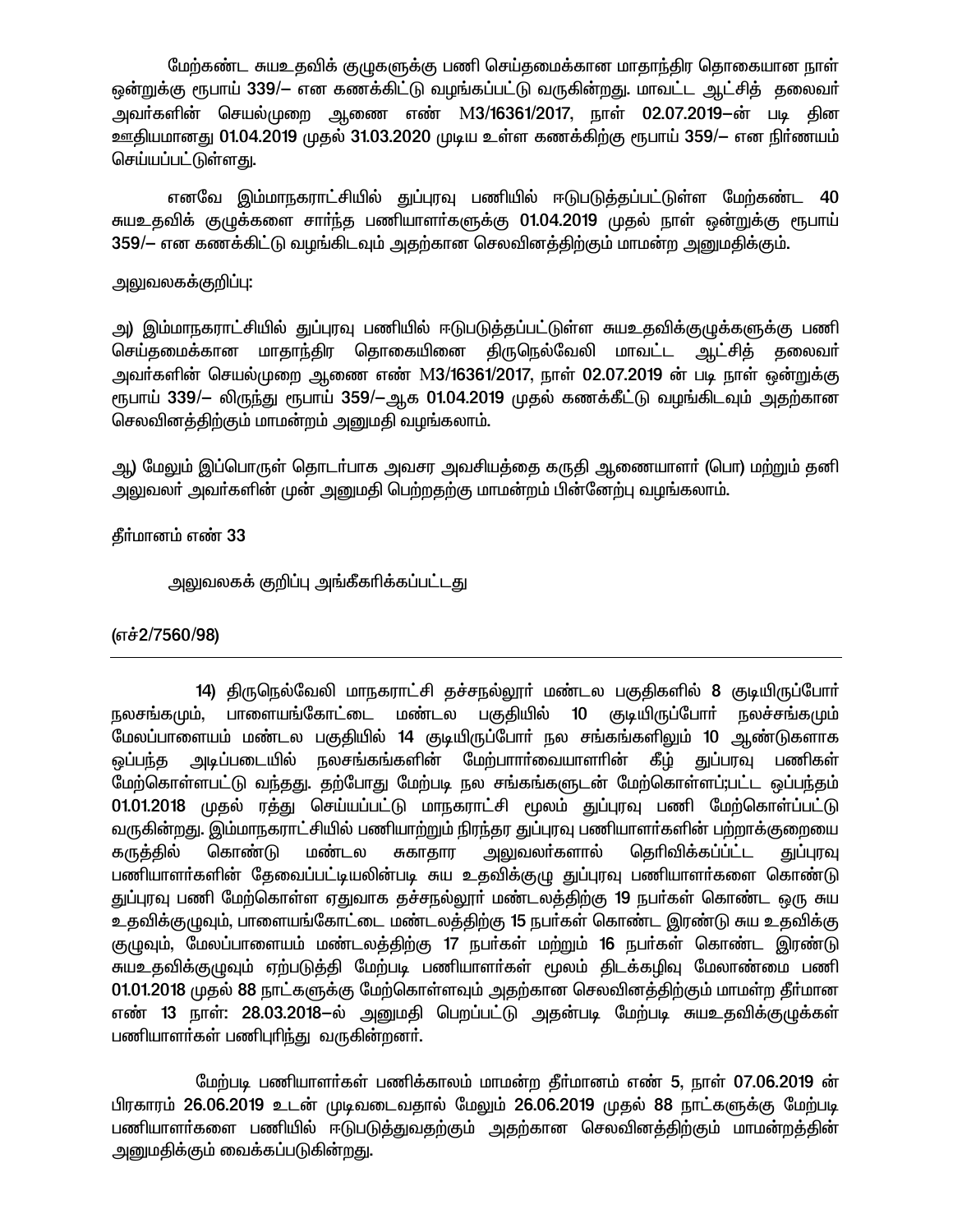திருநெல்வேலி மாநகராட்சி தச்சநல்லூா் மண்டல பகுதிகளில் 8 குடியிருப்போா் நலசங்கமும் பாளையங்கோட்டை மண்டல பகுகியில் 10 குடியிருப்போர் நலச்சங்கமும் மேலப்பாளையம் மண்டல பகுதியில் 14 குடியிருப்போர் நல சங்கங்களிலும் மொத்தம் 10 ஆண்டுகளாக ஒப்பந்த அடிப்படையில் நலசங்கங்களின் மேற்பாார்வையாளரின் கீழ் துப்பரவு பணிகள் மேற்கொள்ளபட்டு வந்தது. தற்போது மேற்படி நலச்சங்கங்களுடன் மேற்கொள்ளப்பட்ட <u>ஒ</u>ப்பந்தம் 01.01.2018 முதல் ரத்து செய்யப்பட்டு மாநகராட்சி மூலம் துப்புரவு பணி மேற்கொள்ளப்பட்டு வந்தது. இம்மாநகராட்சியில் பணியாற்றும் நிரந்தர துப்புரவு பணியாளர்களின் பற்றாக்குறையை கருத்திற் கொண்டு மண்டல சுகாதார அலுவலா்களால் தெரிவிக்கப்பட்ட துப்புரவு பணியாளர்களின் தேவைப்பட்டியலின் படி சுய உதவிக்குழு பணியாளர்களைக் கொண்டு துப்புரவு பணி மேற்கொள்ள ஏதுவாக தச்சநல்லூா் மண்டலத்திற்கு 19 நபா்கள் கொண்ட ஒரு கயஉதவிக்குழுவும், பாளை மண்டலத்திற்கு 15 நபர்கள் கொண்ட இரண்டு சுய உதவிக்குழுவும், மேலப்பாளையம் மண்டலத்திற்கு 17 நபர்கள் மற்றும் 16 நபர்கள் கொண்ட இரண்டு சுய உதவிக்குழுவும் ஏற்படுத்தி மேற்படி பணியாளர்கள் மூலம் துப்புரவு பணி 01.01.2018 முதல் 88 நாட்களுக்கு மேற்கொள்ளவும் அதற்கான செலவினத்திற்கு மாமன்ற தீர்மான எண் 13, நாள் 28.03.2018 ல் அனுமதி பெறப்பட்டு அதன்படி மேற்படி சுயஉதவிக்குழுக்கள் பணிபுரிந்து வருகின்றன**ா்.** 

மேற்படி பணியாளர்கள் பணிக்காலம் மாமன்ற தீர்மானம் எண் 5, நாள் 07.06.2019 ன் பிரகாரம் 28.03.2019 முதல் 30.06.2019 உடன் முடிவடைவதால் மேலும் 26.06.2019 முதல் 88 நாட்களுக்கு ஆணையா் மற்றும் தனிஅலுவலா் அவா்களின் முன்அனுமதி பெற்று மேற்படி பணியாளா்களை பணியில் ஈடுபடுத்தி அதற்கான செலவினத்திற்கும் மாநகராட்சி பொது நிதியிலிருந்து மேற்கொள்ளுமாறு மாமன்ற பின்னேற்பு வழங்கலாம்.

#### கீர்மானம் எண் 34

<u>அலு</u>வலகக் குறிப்பு அங்கீகரிக்கப்பட்டது

#### (எச்2/96/2018)

15) திருநெல்வேலி மாநகராட்சி, மேலப்பாளையம் மண்டலம், வார்டு எண் 29, கரீம்நகர் பகுதியில் ஏற்கனவே அமைந்துள்ள 19 எண்ணம் மின்கம்பங்களில் தெருவிளக்கு இணைப்பு வயர்கள் அமைத்து 19 எண்ணம் 20 W LED விளக்குகள் பொருத்தவும், மேலும் புதியதாக 3 எண்ணம் மின்கம்பங்கள் அமைத்து அதில் 3 எண்ணம் 20  $\rm W$  LED விளக்குகள் பொருத்திடவும், ஆக மொத்தம் 22 எண்ணம் 20 W LED விளக்குகள் பொருத்திட ஆகும் செலவு தமிழ்நாடு ்மின்உற்பத்தி (ம) பகிர்மான கமகத்திற்கான செலவு உத்தேசம் ரூ.3,00,000/— (ரூபாய் மூன்று லட்சம் மட்டும்) மாமன்றத்தின் அனுமதிக்காக சமர்ப்பிக்கப்படுகிறது.

#### அலுவலகக் குறி**ப்**பு

மேற்கண்ட பொருளில் குறிப்பிட்டுள்ள இடங்களில் ஏற்கனவே அமைந்துள்ள **19** எண்ணம் மின்கம்பங்களுக்கிடையே தெருவிளக்கு இணைப்பு வயர்கள் அமைத்து அதில் 19 எண்ணம் 20 W LED விளக்குகள் பொருத்தவும், புதியதாக மூன்று எண்ணம் மின்கம்பங்கள் அமைத்து அதில் மூன்று எண்ணம் 20 W LED விளக்குகள் பொருத்தவும் ஆக மொத்தம் 22 எண்ணம் 20  $W$   $LED$  விளக்குகள் பொருத்திட ஆகும் செலவு தமிழ்நாடு மின்உற்பத்தி (ம) பகிர்மான கழகத்திற்கான உத்தேச செலவு தொகை ரூ.3,00,000/— (ரூபாய் மூன்று லட்சம் மட்டும்) மாமன்றத்தின் அனுமதி வழங்கலாம்.

கீர்மானம் எண் 35

```
<u>அலுவலகக் குறிப்பு அங்கீகரிக்கப்பட்டது</u>
```
(இ2/4402/2019-மே.பா.)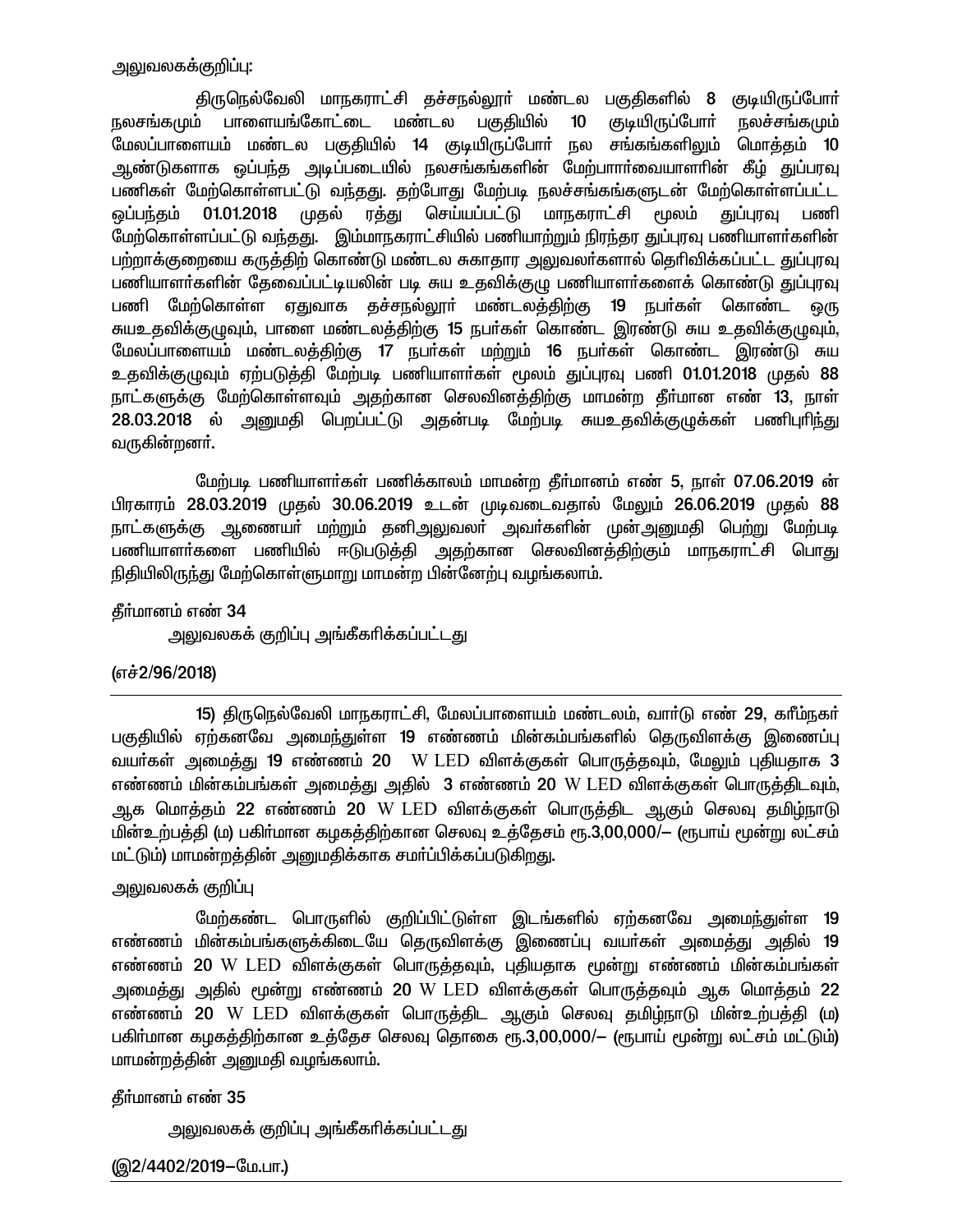16) திருநெல்வேலி மாநகராட்சியில் திருநெல்வேலி சீர்மிகு நகர நிறுவனம் (Smart City Limited) 2018–19 –ன் கீழ், திருநெல்வேலி மாநகராட்சி பகுதியில் தச்சநல்லூா் மண்டலம் வாா்டு எண் 5க்கு உட்பட்ட சுவாமி நெல்லையப்பா் நெடுஞ்சாலை பகுதியில் வணிக மையம் மேம்படுத்தும் பணிக்கு ரூ.5671.00 லட்சத்திற்கு சீர்மிகு நகர உயர்மட்ட திட்ட ஒப்புதல் குழு (Smart City High Powered Project Sanctioning Committee), நாள் 22.11.2018-ல் நிர்வாக அனுமகி வழங்கப்பட்டதின்படியும், தலைமைப் பொறியாளர். சென்னை நகராட்சி நிர்வாக ஆணையரகம் செயல் முறை ஆணை ந.க.எண் 16856/2017/DO-1, நாள் **12.12..2018**—ன்படி தொழில்நுட்ப அங்கீகாரம் வழங்கப்பட்டதின் படியும் மின்னணு மற்றும் மூடி முத்திரையிடப்பட்ட இரு உறை முறையிலான ஒப்பந்தப்புள்ளிகள் பெறுவதற்கு ஒப்பந்தப்புள்ளி அறிவிப்பு எண் 10/ஸ்மாாட் சிட்டி/ 2018-19/SCM-ன் படி அகில இந்திய அளவில் The New Indian Express ஆங்கில நாளிதழிலும், மாநில அளவில் தினமலா் தமிழ் நாளிதழின் அனைத்துப் பதிப்புகளிலும் மற்றும் மாநில ஒப்பந்தப்பள்ளி செய்தி மலாிலும் 27.12.2018 அன்று ஒப்பந்தப்புள்ளி அறிவிப்பு பிரசுரம் செய்துள்ளதின்படி 30.01.2019-ம் தேதியன்று ஒப்பந்தப்புள்ளி கோரப்பட்டதில் மின்னணு முறையில் ஒப்பந்தப்பள்ளி ஏதும் வரப்பெறவில்லை. மின்னணு முறையில்லாத இரு உறை முறையில் M/s.PSK Engineering Construction & Co, Namakkal மற்றும் திருமதி.பி.லெட்சுமி, நாமக்கல் ஆகிய இரண்டு வப்பந்கப்பள்ளிகள் வரப்பெற்று இம்மாநகராட்சி ஒப்பந்தப்புள்ளி கூர்ந்தாய்வுக்குமுவால் 04.02.2019ம் தேதியன்று ஒப்பந்தப்புள்ளிகள் திறக்கப்பட்டு தொழில் நுட்ப தகுதி தொடர்பான நிபந்தனைகளை கூா்ந்தாய்வு செய்ததில் மேற்படி இரண்டு ஒப்பந்தப்புள்ளிகளுமே தொழில்நுட்ப தகுதி தொடர்பான நிபந்தனைகளை பூர்த்தி செய்வதால் அன்னார்களது விலைப்புள்ளி அட்டவணைகள் 21.02.2019 ல் திறக்கப்பட்டு ஒப்புநோக்கு பட்டியல் தயார் செய்யப்பட்டு அதன் விபரம் வருமாறு:—

| வ.  | பணியின் பெயர்               | துறையின்              | M/s. PSK                                 | திருமதி.பி.       |
|-----|-----------------------------|-----------------------|------------------------------------------|-------------------|
| எண் |                             | ஒப்பந்தப்புள்ளி       | Engineering                              | லெட்சுமி,         |
|     |                             | மதிப்பு               | Construction & Co,                       | நாமக்கல்          |
|     |                             |                       | Namakkal                                 | ஒப்பந்தப்புள்ளி   |
|     |                             |                       | நிறுவனத்தின்                             | மதிப்பு           |
|     |                             |                       | ஒப்பந்தப்புள்ளி                          |                   |
|     |                             |                       | மதிப்பு                                  |                   |
| 1   | திருநெல்வேலி<br>சீர்மிகு    |                       |                                          |                   |
|     | நகர நிறுவனம் (Smart City    |                       |                                          |                   |
|     | Limited)2018-19-ன்<br>கீம், |                       |                                          |                   |
|     | திருநெல்வேலி                |                       |                                          | ரு.55,54,46,034/- |
|     | மாநகராட்சி<br>பகுதியில்     |                       | $\epsilon$ <sup>0</sup> 5.54,57,62,644/- | $15.24\%$         |
|     | தச்சநல்லூா் மண்டலம்         | $e$ гђ.48,20,10,751/- | 13.23% மதிப்பீட்டை                       |                   |
|     | வாா்டு எண் 5-க்குட்பட்ட     |                       | விட அதிகம்                               | மதிப்பீட்டை விட   |
|     | நெல்லையப்பா்<br>சுவாமி      |                       |                                          | அதிகம்            |
|     | பகுதியில்<br>நெடுஞ்சாலை     |                       |                                          |                   |
|     | வணிக<br>மையம்               |                       |                                          |                   |
|     | மேம்படுத்தும்<br>பணி        |                       |                                          |                   |
|     | செய்தல்                     |                       |                                          |                   |

ஒப்பந்தப்புள்ளி கூா்ந்தாய்வுக்குழு மேற்கண்ட இரண்டு ஒப்பந்தப்புள்ளிகளில் குறைவான ஒப்பந்தப்புள்ளி கொடுத்துள்ள M/s.PSK Engineering Construction & Co, Namakkal நிறுவனத்தின தொகை ரூ.54,57,62,644/– ஆனது மதிப்பீட்டை விட 13.23% அதிகமாக உள்ளதால் இது ஏற்கதக்கதல்ல என கருதி ஒப்பந்ததாரரை விலைகுறைப்பு பேச்சு வாா:க்கைக்கு அமைக்க 21.02.2019 அன்று கடிதம் அனுப்பப்பட்டது. அதன் பின்னர் ஒப்பந்ததாரர் தமது 26.02.2019-ம் இவ்வலுவலகத்திலிரு<u>ந்</u>து விலைக்குறைப்பு பேச்சு கேகிய கடிகக்கில். வார்த்தைக்கு அழைக்கப்பட்டதனை ஏற்று ஏற்கனவே ஒப்பந்தப்புள்ளியில் கொடுத்த மதிப்பீட்டை விட 13.23 $\%$ அதிகமான விலைவிகிதத்திலிருந்து குறைத்து மகிப்பீட்டை விட  $4.95\%$ அகிகமான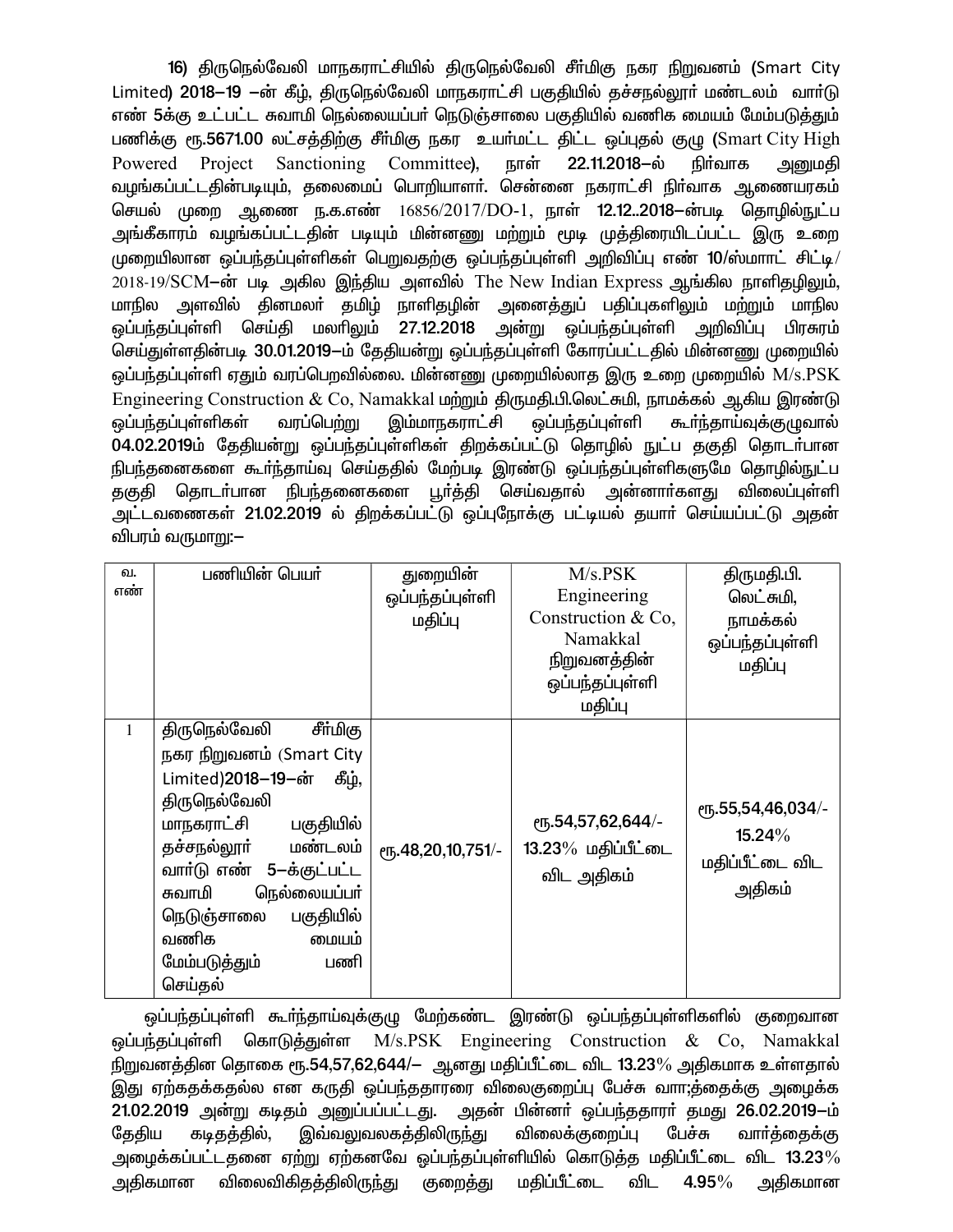விலைவிகிதத்தில் மேற்படி பணியை செய்ய ஓப்புக்கொண்டுள்ளாா். இருப்பினும் ஒப்பந்தப்புள்ளி கூர்ந்தாய்வுக்குழு M/s.PSK Engineering Construction & Co, Namakkal நிறுவனத்தின் முதலாவது விலைக்குறைப்பு பேச்சுவார்த்தையில் கொடுத்துள்ள தொகை ரூ. 50,58,70,283/— ஆனது மதிப்பீட்டை விட 4.95% அதிகமாக உள்ளதால் ஒப்பந்ததாரரை மீண்டும் விலைகுறைப்பு பேச்சு வார்த்தைக்கு அழைக்க 26.02.2019 அன்று கடிதம் அனுப்பப்பட்டது. அதன் பின்னர் ஒப்பந்ததாரா் தமது 28.02.2019 —ம் தேதிய கடிதத்தில், இவ்வலுவலகத்திலிருந்து விலைக்குறைப்பு பேச்சு வார்த்தைக்கு அழைக்கப்பட்டதனை ஏற்று தற்போது மேற்படி பணிக்கு தேவையான கட்டிடப் பொருட்கள், குறிப்பாக எாிபொருள் மற்றும் வேலை ஆட்களுக்கான கூலி ஆகியவை சந்தையில் எதிா்பாராதவிதமாக அதிகமாகிவிட்டபடியால் மேலும் விலைக்குறைப்பு செய்ய இயலாது என இறுதியாகவும், முடிவாகவும் தெரிவித்துள்ளார்.

எனவே, 28.02.2019—ம் தேதிய ஒப்பந்தப்புள்ளி கூர்ந்தாய்வுக் குழு கூட்ட நடவடிக்கையில் M/s.PSK Engineering Construction & Co, Namakkal <u>நிறுவனத்தின் இரண்டாவது</u> விலைக்குறைப்பு பேச்சுவார்த்தைக்குப் பின் வரும் ஒப்பந்தப்புள்ளி மதிப்பு ரூ. 50,58,70,283/— மதிப்பீட்டை விட 4.95% கூடுதலான ஒப்பந்தப்புள்ளியை மாமன்றம் முடிவு செய்யலாம் என பாிந்துரை செய்துள்ளதி;ன்படி மாமன்றத்தின் அனுமதிக்கும் முடிவிற்கும்.

## அலுவலகக் குறிப்பு:

அ) மேற்படி, திருநெல்வேலி சீா்மிகு நகர நிறுவனம் (Smart City Limited) 2018—19 —ன்; கீழ்;, திருநெல்வேலி மாநகராட்சி பகுதியில் தச்சநல்லார் மண்டலம் வார்டு எண் 5-க்குட்பட்ட சுவாமி நெல்லையப்பா் நெடுஞ்சாலை பகுதியில் வணிக மையம் மேம்படுத்தும் பணி அத்தியாவசியமான பணியாக இருப்பதாலும், திட்டப்பணியாக இருப்பதாலும், பொதுமக்கள் நலன் கருதி மேற்படி பணியினை மேற்கொள்ள வேண்டியிருப்பதாலும், தமிழ்நாடு நகர்ப்புற உள்ளாட்சிகளுக்கான பொறியியல் நடைமுறை நூல் தொகுப்பு—1, அத்தியாயம் 2, உட்பிரிவு 2.7.2—ன்படி ஒப்பந்தப்புள்ளி முதல் அழைப்பில் கூட மதிப்பீட்டை விட 5% வரை கூடுதலாக பெறப்படும் ஒப்பந்தப்புள்ளிகளை ஒப்புக்கொள்வதற்கு மாமன்றம் அனுமதிக்கலாம் என வழிவகை செய்யப்பட்டுள்ளதாலும், 28.02.2019 ம் தேதிய ஒப்பந்தப்புள்ளி கூர்ந்தாய்வுக் குழு கூட்ட நடவடிக்கையில் M/s.PSK Engineering Construction & Co, Namakkal நிறுவனத்தின் இரண்டாவது விலைக்குறைப்பு பேச்சுவார்க்தைக்குப் பின் வரும் ஒப்பந்தப்புள்ளி மதிப்பு ரூ. 50,58,70,283/— மதிப்பீட்டை விட கூடுகலான ஒப்பந்தப்புள்ளியை மாமன்றம் முடிவு  $4.95\%$ செய்யலாம் என பரிந்துரை செய்துள்ளதின்படி மாமன்றம் ஒப்புக் கொண்டு அனுமதிக்கலாம்.

ஆ) மேற்படி பணியின் மதிப்பிட்டுத் தொகை ரூ.5671.00 லட்சத்திற்கு திருநெல்வேலி சீர்மிகு நகர நிறுவனம் 2018–2019ன் கீழ் ஒதுக்கீடு செய்யப்பட்ட தொகை போக கூடுதலாகும் தொகையை மாநகராட்சி பொது நிதியிலிருந்து மேற்கொள்வதற்கும் மாமன்றம் அனுமதி வழங்கலாம்.

## தீா்மானம் எண் 36

அலுவலகக் குறிப்பு அங்கீகரிக்கப்பட்டது

## (ஒ.பு.அ.எண் 10/திருநெல்வேலி சீா்மிகு நகர நிறுவனம்/2018–19//SCM)

<sup>17)</sup> திருநெல்வேலி சீர்மிகு நகர நிறுவனம் 2018–19–ன் கீழ், திருநெல்வேலி மாநகராட்சிப் பகுதிகளில் உள்ள அங்கன்வாடி கட்டிடங்களில் மேம்படுக்தும் பணிகள் செய்வதற்கு பணிக்கு ரூ.234.00 லட்சத்திற்கு, திருநெல்வேலி சீா்மிகு நகர மேலாண்மை இயக்குநா் அவா்களால் 31.10..2018-ல் நிர்வாக அனுமதி வழங்கப்பட்டதின்படியும், தலைமைப் பொறியாளர், சென்னை நகராட்சி நிர்வாக ஆணையரகம் செயல் முறை ஆணை ந.க.எண் 16856/2018/DO-2, நாள் 14.11..2018-ன்படி தொழில்நுட்ப அங்கீகாரம் வழங்கப்பட்டதின்படியும் முதலாவது அழைப்பில் 19.12.2018 அன்று மின்னணு மற்றும் மூடி முத்திரையிடப்பட்ட இரு உறை முறையிலான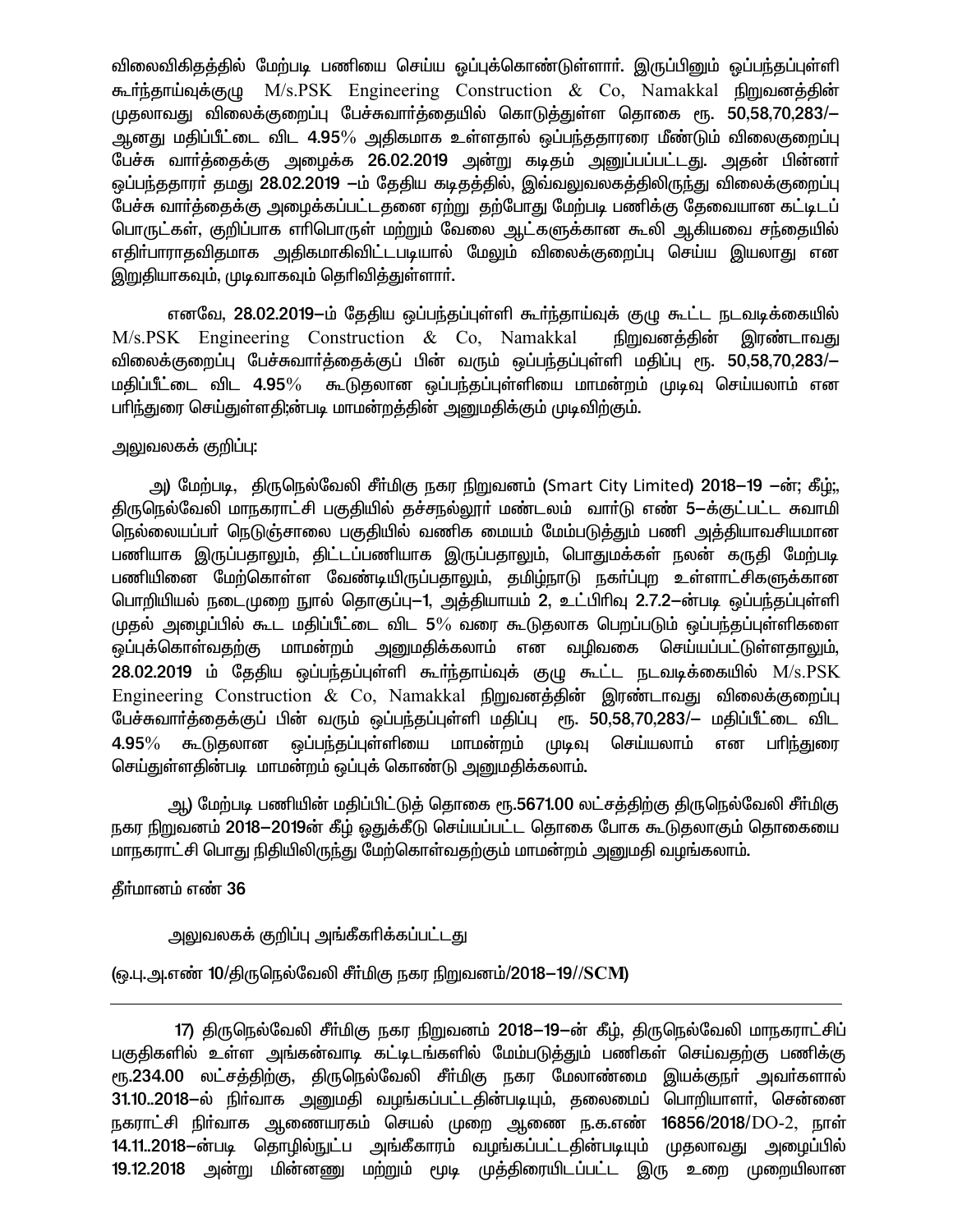ஒப்பந்தப்புள்ளிகள் கோரியதில் ஒப்பந்தப்புள்ளிகள் எதுவும் பெறப்படவில்லை. அதன்பின்னா் 2வது அழைப்பில் 30.1.2019 அன்று மின்னணு மற்றும் மூடி முத்திரையிடப்பட்ட இரு உறை முறையிலான ஒப்பந்தப்புள்ளிகள் கோரியதில், (1) திரு.எஸ்.சேதுதுரை மற்றும் (2) திரு.எம்.மாரிதுரை ஆகிய இரு .<br>ஒப்பந்தக்காராகளிடம் இருந்து ஒப்பந்தப்புள்ளிகள் பெறப்பட்டு அந்த இரு ஒப்பந்தப்புள்ளிகளின் தொழில் நுட்ப தகுதி தொடா்பான ஆவணங்களை இம்மாநகராட்சி ஒப்பந்தப்புள்ளி கூா்ந்தாய்வுக் குழுவால் கூர்ந்தாய்வு செய்யப்பட்டதில் மேற்கண்ட இரு ஒப்பந்தப்புள்ளிகளும் தொழில் நுட்ப தகுதி தொடர்பான நிபந்தனைகளை பூர்த்தி செய்யாததால் தகுதியிழந்ததாக கருதப்பட்டு மேற்கண்ட இரு ஒப்பந்தப்புள்ளிகளும் நிராகாிக்கப்பட்டன. பின்னா் 3வது அழைப்பில் மேற்படி திட்டப் பணிக்கு ஒப்பந்தப்புள்ளி அறிவிப்பு எண் 12/ஸ்மாாட் சிட்டி/2018-19/ SCM-ன்படி அகில இந்திய அளவில் The New Indian Express ஆங்கில நாளிதழிலும், மாநில அளவில் புரட்சி தலைவி நமது அம்மா தமிழ் நாளிதழின் அனைத்துப்பதிப்புகளிலும் மற்றும் மாநில ஒப்பந்தப்புள்ளி செய்தி மலரிலும் 06.06.2019 .<br>அன்று ஒப்பந்தப்புள்ளி அறிவிப்பு பிரசுரம் செய்துள்ளதின்படி 10.07.2019—ம் தேதியன்று ஒப்பந்தப்புள்ளி கோரப்பட்டதில் மின்னணு முறையில் ஒப்பந்தப்புள்ளி ஏதும் வரப்பெறவில்லை. மின்னணு முறையில்லாக இரு உறை முறையில் (1)  $M/s$ . George Engineering Enteprises கிருநெல்வேலி மற்றும் (2) M/s.M.J. Industries திருநெல்வேலி ஆகிய இரண்டு நிறுவனங்களிடம் .<br>இருந்து ஒப்பந்தப்புள்ளிகள் வரப்பெற்று இம்மாநகராட்சி ஒப்பந்தப்புள்ளி கூர்ந்தாய்வுக்குழுவால் 10.07.2019 ம் தேதியன்று ஒப்பந்தப்புள்ளிகள் திறக்கப்பட்டு தொழில் நுட்ப தகுதி தொடர்பான நிபந்தனைகளை கூர்ந்தாய்வு செய்ததில் M/s.George Engineering Enteprises திருநெல்வேலி .<br>நிறுவனத்தின் ஒப்பந்தப்புள்ளி மட்டுமே தொழில்நுட்பதகுதி தொடா்பான நிபந்தனைகளை பூா்த்தி செய்வதால் அன்னாரது விலைப்புள்ளி அட்டவணை மட்டும் 16.07.2019ல் திறக்கப்பட்டு ஒப்புநோக்கு பட்டியல் தயாா் செய்யப்பட்டு அதன் விபரம் வருமாறு:—

| வ.  | பணியின் பெயர்                   | துறையின்         | M/s.George                     |
|-----|---------------------------------|------------------|--------------------------------|
| எண் |                                 | ஒப்பந்தப்புள்ளி  | <b>Engineering Enterprises</b> |
|     |                                 | மதிப்பு          | நிறுவனத்தின்                   |
|     |                                 |                  | ஒப்பந்தப்புள்ளி மதிப்பு        |
|     | திருநெல்வேலி சீா்மிகு<br>நகர    |                  |                                |
|     | நிறுவனம் (Smart City Limited)   |                  |                                |
|     | 2018–19–ன் கீழ் திருநெல்வேலி    |                  |                                |
|     | மாநகராட்சியில் திருநெல்வேலி     |                  | ரூ.2,37,41,214/-               |
|     | சீர்மிகு நகர நிறுவனம் 2018—19ன் | еҧ.2,23,97,234/- | $6.00\%$ மதிப்பீட்டை விட       |
|     | கீழ், திருநெல்வேலி மாநகராட்சிப் |                  | அதிகம்                         |
|     | பகுதிகளில் உள்ள அங்கன்வாடி      |                  |                                |
|     | கட்டிடங்களில் மேம்படுத்தும்     |                  |                                |
|     | பணிகள் செய்தல்                  |                  |                                |

ஒப்பந்தப்புள்ளி கூர்ந்தாய்வுக்குழு, மேற்கண்ட ஒரே ஒரு ஒப்பந்தப்புள்ளியான M/s.George Engineering Enterprises நிறுவனத்தின் ஒப்பந்தப்புள்ளி தொகை ரூ.2,37,41,214/– ஆனது மதிப்பீட்டை விட 6.00% அதிகமாக உள்ளதால் இது ஏற்கதக்கதல்ல என கருதி ஒப்பந்ததாரரை விலைகுறைப்பு பேச்சு வார்த்தைக்கு அழைக்க 16.07.2019 அன்று கடிதம் அனுப்பப்பட்டது. அதன் பின்னா் ஒப்பந்ததாரா் தமது 20.07.2019-ம் தேதிய கடிதத்தில், இவ்வலுவலகத்திலிருந்து விலைக்குறைப்பு பேச்சு வார்த்தைக்கு அழைக்கப்பட்டதனை ஏற்று ஏற்கனவே ஒப்பந்தப்புள்ளியில் கொடுத்த மதிப்பீட்டை விட 6.00% அதிகமான விலைவிகிதத்திலிருந்து குறைத்து மதிப்பீட்டை விட 4.95% அதிகமான விலைவிகிதத்தில் மேற்படி பணியை செய்ய ஒப்புக்கொண்டுள்ளாா். இருப்பினும் ஒப்பந்தப்புள்ளி கூர்ந்தாய்வுக்குழு M/s.George Engineering Enterprises நிறுவனத்தின் முதலாவது .<br>விலைக்குறைப்பு பேச்சுவார்த்தையில் கொடுத்துள்ள தொகை ரூ.2,35,05,897/– ஆனது மதிப்பீட்டை விட 4.95% அதிகமாக உள்ளதால் ஒப்பந்ததாரரை மீண்டும் விலைகுறைப்பு பேச்சு வார்த்தைக்கு அழைக்க 20.07.2019 அன்று கடிதம் அனுப்பப்பட்டது. அதன் பின்னா் ஒப்பந்ததாரா் தமது 23.07.2019-ம் தேதிய கடிதத்தில், இவ்வலுவலகத்திலிருந்து விலைக்குறைப்பு பேச்சு வார்த்தைக்கு